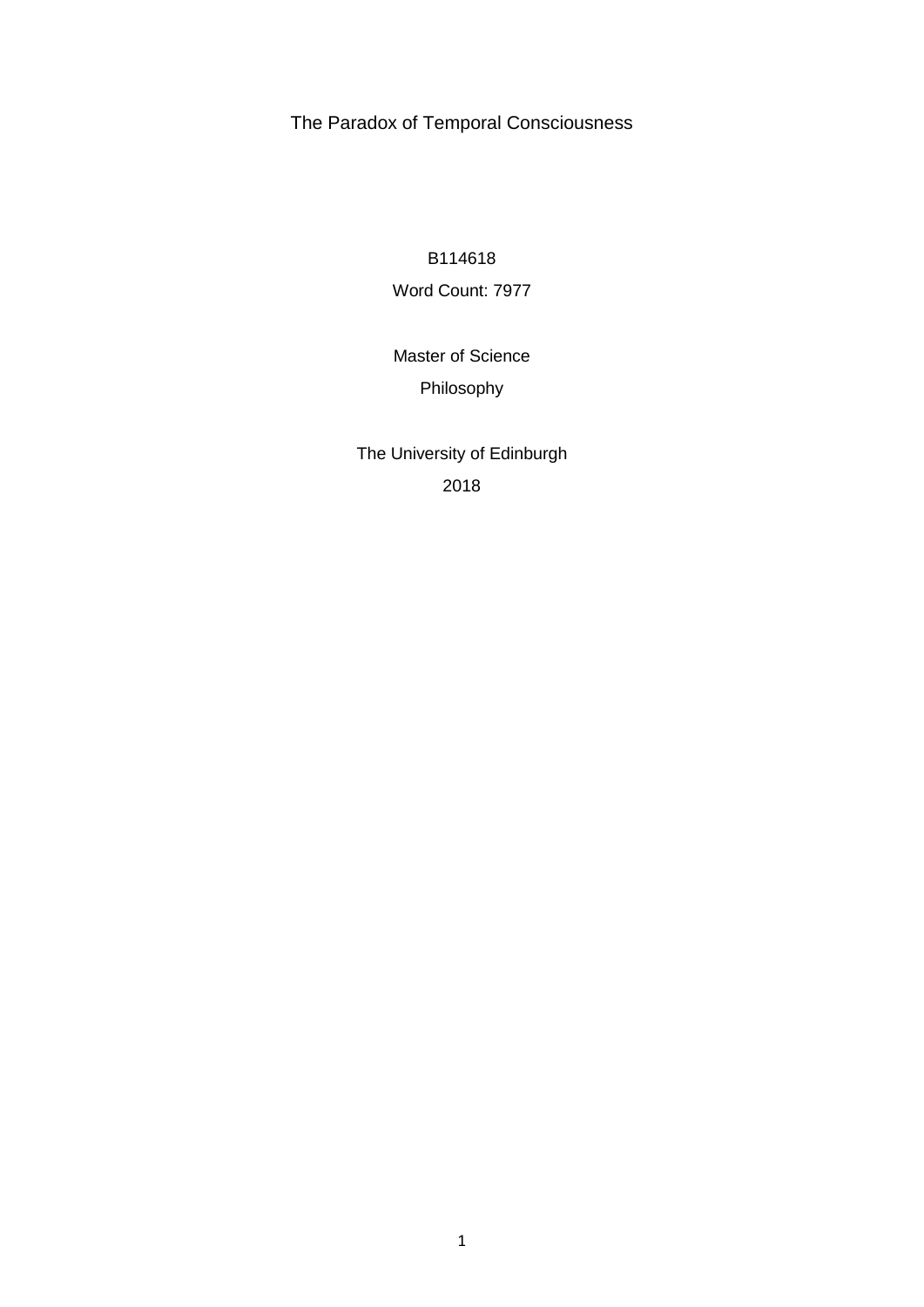# Acknowledgements

This work would have been a very different work without the kind and encouraging help of my supervisor Keith Wilson. I am also indebted to Paolo Spinicci, whose lectures on philosophy of perception deeply influenced the structure of this paper and its content.

This work is the conclusion of a long and wonderful year, and I wish to thank my friends Luca and Chiara, Guillem, Lucia, Kamila, Hayley, Can, Harvey, Lukas, my flatmates Patrick and Danu and all the people that were there for me. Finally, I want to thank Yasmeen for her constant support, love and patience.

Most of all, I dedicate this work to my parents, Mariacarla and Maurizio, and to my big brother Morgen, for all they have done for me.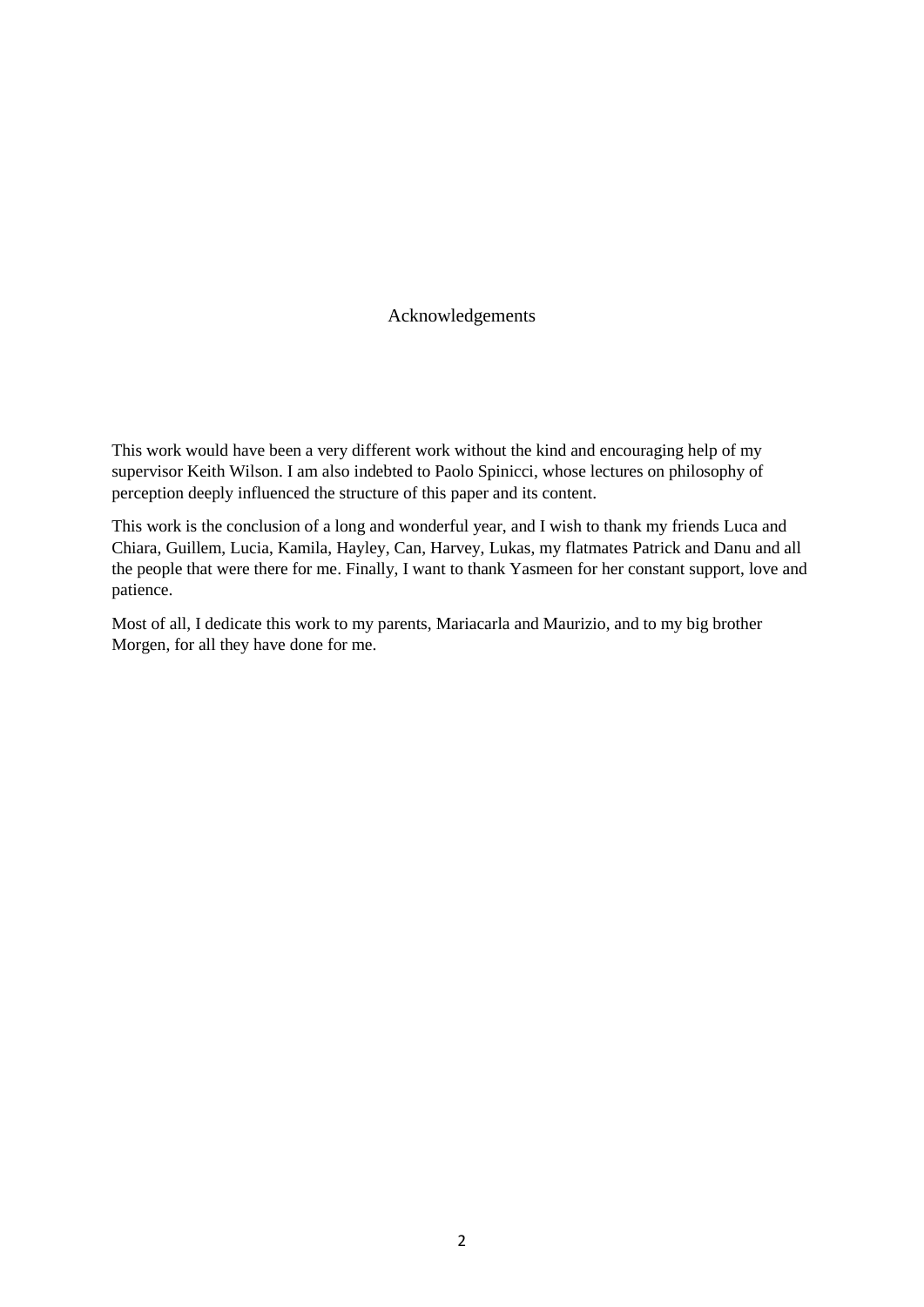## Abstract

Temporal consciousness seems so common that if we want to understand what philosophers find puzzling about it we must first look into the ways in which we would naively account for it. My initial worry will thus be that of making clear how puzzlement regarding temporal experience arises in the first place. In the first section, I will focus on a certain family of solutions, sometimes referred to as Specious Present theories, and analyse two main subsets of this family: extentionalism and retentionalism. In section two I will detect the point of contact between these views and formalise it in terms of the individuation argument, following Hoerl's proposal. Then, I will advance some objections against this argument, leaving thus space, in the last section, to weigh up the validity of the solutions we met. This should allow us to better understand the conceptual knot that originated the puzzle, and contribute to individuate the space for a possible novel position. The aim of this work is to give a clear picture of the main solutions to the paradox of temporal consciousness and some of their deficiency, so to individuate the area where a possible new solution can be developed.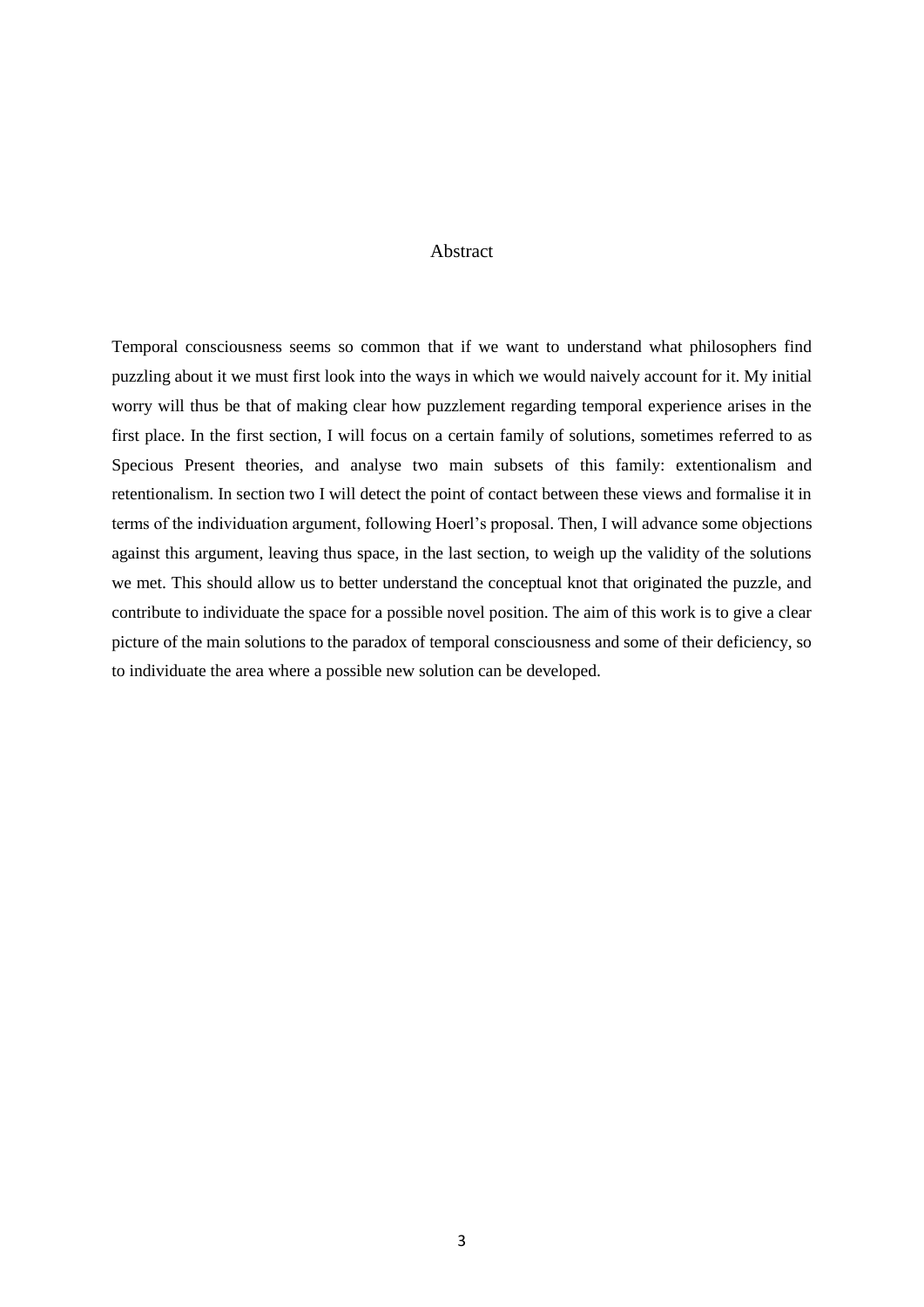# Table of Contents

| Page |
|------|
|      |
|      |
|      |

| Bibliography |
|--------------|
|--------------|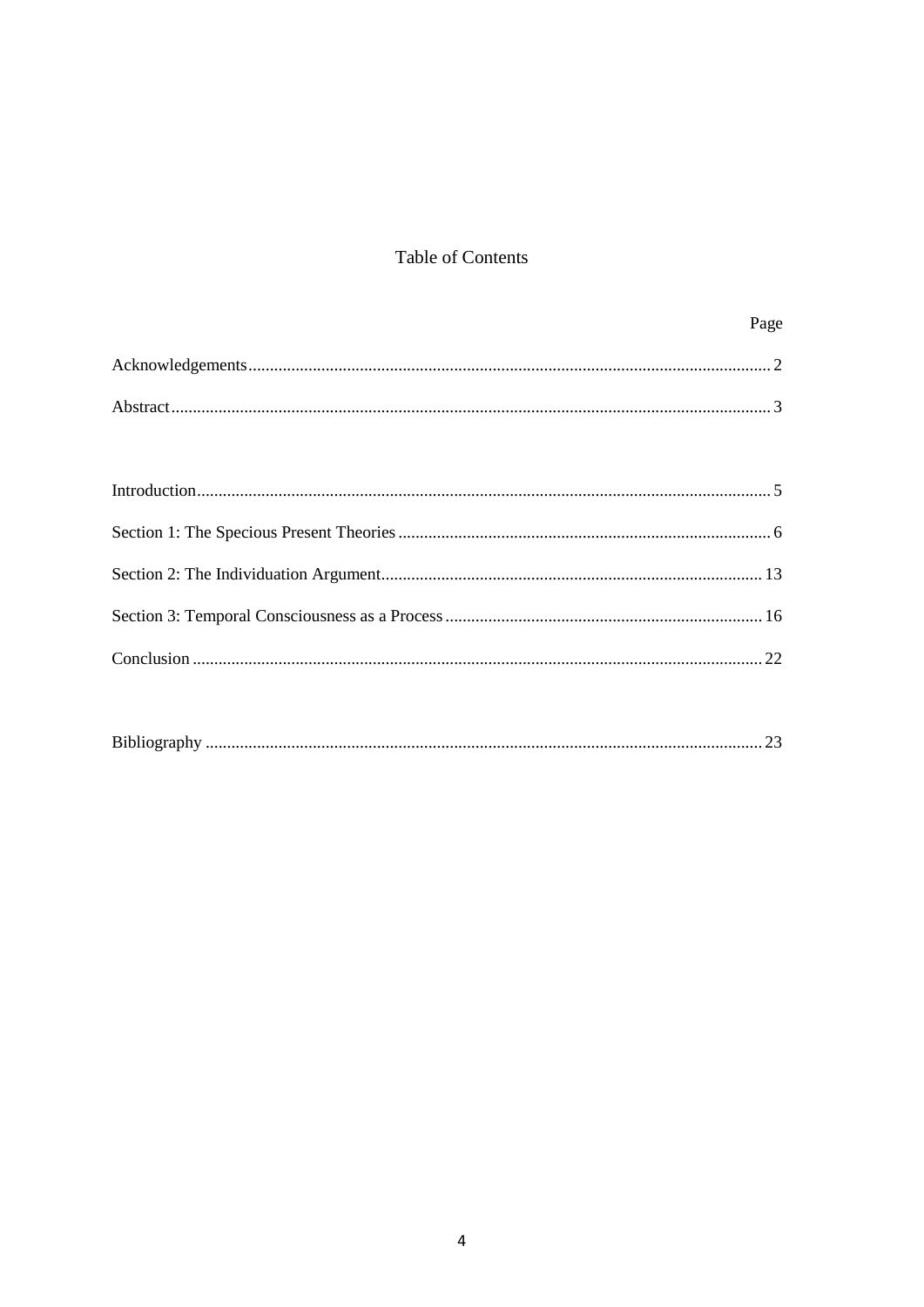#### **Introduction**

Imagine you are driving home; in your visual field a succession of "now" continuously follows one after another in what appears to be a continuous stream of consciousness; each scene merges into the next and constitutes a homogeneous flow. In front of you, you seem to see the traffic light changing from red to green and your hands standing still on the steering wheel. Change – as well as duration – is what happens from one instant to the other; in this sense, it seems that both change and duration are predicated of groups of 'presents', and that, somehow, they hold them together in a unitary awareness. But how can a single act of awareness, if it captures only one instant at a time, contain more than a single event? It seems as though our temporal experience is caught in between the instantaneity of our present, of which we are directly aware, and the extended form of temporal events. In other words, we may ask: how is it possible that we can experience temporal duration if we are solely aware of static snapshots that lack temporal extension? In what follows, I will propose to analyse this puzzle in terms of three apparently true propositions that jointly constitute an inconsistent triad.

*Phenomeno-temporal realism*: we can be directly aware of temporal duration.

This proposition's aim is to do justice to the idea that we seem to experience change, duration and succession *directly*. Hence, the adverb 'directly' plays an important role here, in that it specifies that temporal properties, such as duration, succession, change or movement, are not inferred, remembered or imagined, but *perceived*.

*Momentariness thesis*: we are directly aware only of the present moment.

The second proposition captures two characteristics of our experience: that we are directly aware only of the present, and that the present is momentary. As for the first, it is important to notice that the word 'present' (here and throughout this work) refers to the phenomenal time at which events are experienced rather than the objective time at which they occur. The second claim regards the extension of such present, and it complies with the idea that we conceive the present of our awareness as lacking any significant temporal extension.

*Incommensurability thesis*: Awareness of the present moment does not include awareness of duration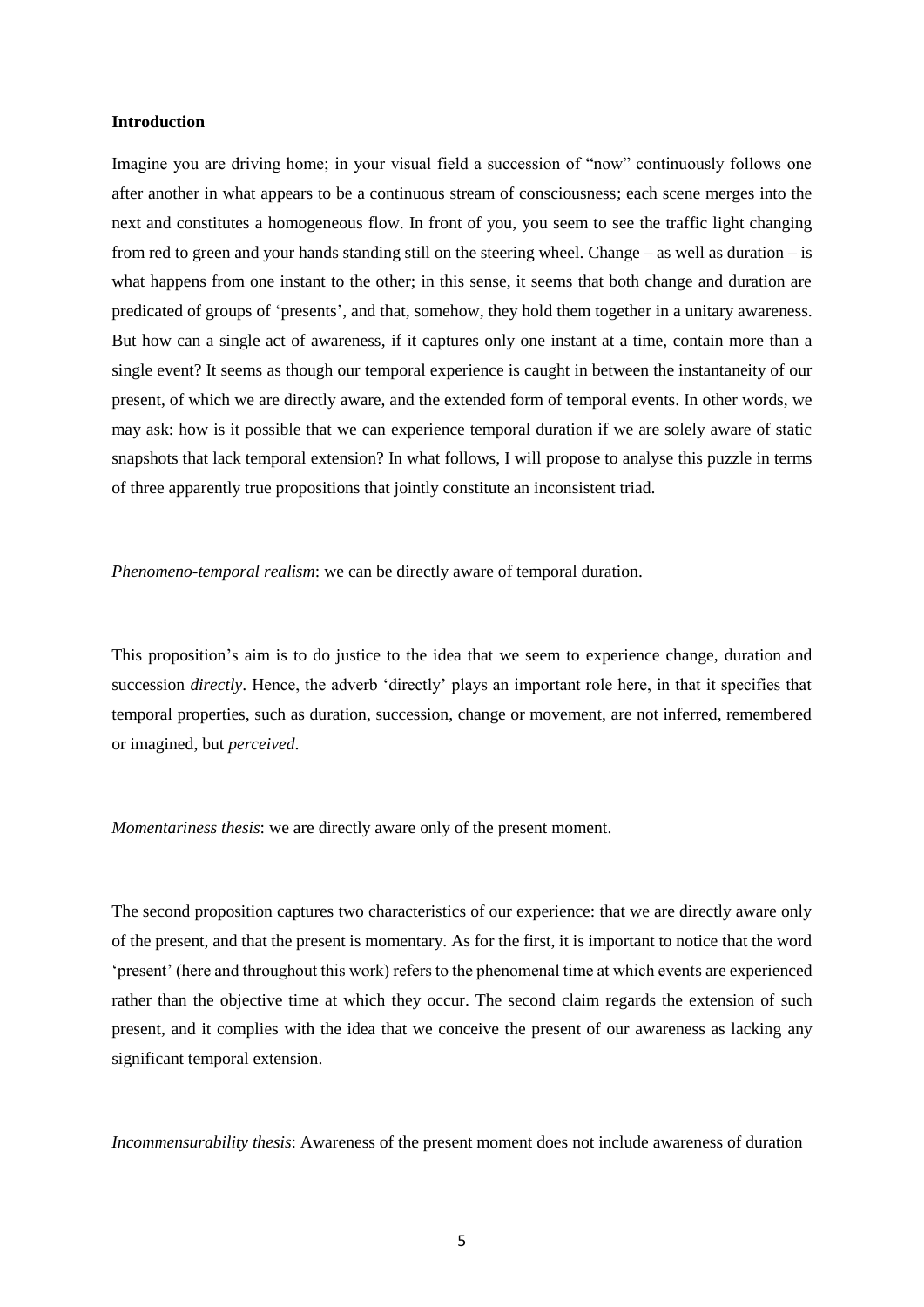This proposition seeks to capture the apparent incommensurability between the awareness of the temporal extension of events and that of the present. Proposition (3) holds that there is no viable solution: if the present is momentary, then  $-$  by definition  $-$  our awareness of it cannot include any property that extends over time.

In light of these preliminary considerations, then, we may note that the intuitive certainty of temporal experience is not, at least *prima facie*, a good reason to believe that such experience is not problematic. Once the problem of temporal consciousness and its constitutive elements is identified, our next concern will be to explore its solutions and locate them in the space determined by these propositions. In the following section I will map two Specious Present theories, giving reasons in their support and pointing to some of the difficulties they may raise.

#### **1. The Specious Present theories**

#### *Extensionalism*

How is it possible that we perceive temporal passage, given that our awareness is confined to temporally unextended acts, and what is true for the experience as a whole is true for its constitutive parts? An intuitive way to answer this worry is to deny the momentariness thesis. In the first part of this section, I will present a general outline of the position occupied by those who follow this intuition, which is commonly addressed to as extensionalism.

Extensionalism takes a stance on the refusal of the second proposition: it holds that our stream of consciousness results from the composition of temporally extended *chunks* of experience that incorporate the temporal properties of the phenomena. Thus, the present experience needs to be thought of as temporally extended, with such extension stretching extending through clock time and including a multiplicity of events. What is called present, in this sense, is not the fraction of time identified by the word "now", but an enlarged interval within which events share a common *phenomenal presence*. Elements that fall within such extended 'present' appear clear and distinct in one's mind, and they are all 'present to one' with the same vividness.

The present experience corresponds to one of these chunks, which in turn corresponds to what we are directly aware of. In conscious experience, then, we are directly aware only of those events that fall within such extended acts, and we experience them unitarily. Experience of succession (as well as of movement, change, duration or any other temporal property of events) obtains in virtue of the elements of that succession being *close enough* to fall within a same act of awareness. This principle, at the heart of the extensionalist's proposal, is the Diachronic Unity thesis. DUT affirms that events spread through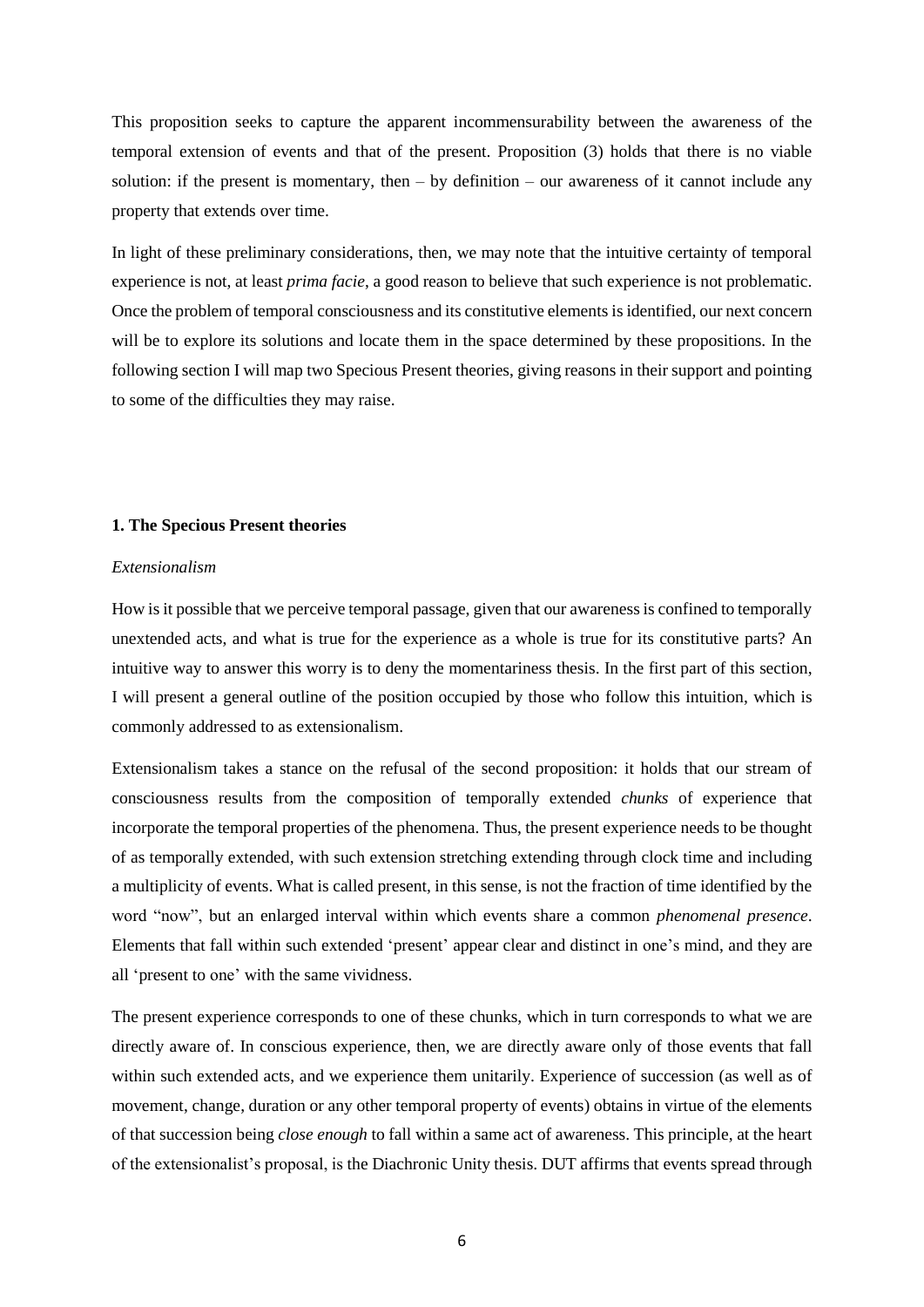positive time intervals can be experienced as united as long as they are also apprehended by means of extended acts of awareness. In other words, this means that one can be *directly* aware of a multitude of events occupying positive time intervals.

Among the possible objections to extensionalism, one in particular plays an important role in our enquiry. Indeed, it may be thought that the mere fact that events – granted they fall within an extended present – are experienced *together* seems insufficient to experience a succession. According to extensionalism, though, a mere succession of eventsis experienced as a succession not only when events are experience together, but also because their temporal properties are *inherited* by our experience. According to Phillips (2014, 144), we can see this by considering a simple case: "[n]ext time you see the traffic lights change from amber to red, stop and consider: which experience came first, your experience of the red light, or your experience of the amber light?". Insofar as it makes sense to ask this question, it seems reasonable to claim that temporal properties of events – unlike other properties (like colours, shapes, or spatial properties) – can also be shared by our experience. The 'specious present' names the fundamental unit within which inheritance takes place, and such a unit is conceived as conceptually *prior* to its subparts.

I believe there is a sense in which the answer offered by the extensionalist underestimates the worry expressed in the objection. To better understand this, let us turn to our experience again. Imagine you are walking down a familiar street. The repetitive 'clangs' produced by a construction worker's hammer constitutes the background of you stream of thoughts; suddenly, a bird's chirping makes its way into your auditory experience. You hear both sounds, and yet your attention is not specifically directed to either of them. Clangs and chirps enter your ear in rapid succession and you hear sounds that constitute a succession. The distance between the sounds is such that they fit in the extended present. However, my claim is that the succession of sounds that is present in your auditory field does not result in an experience of succession. In fact, you hear a succession of sounds: the succession you hear, though, is not yet heard as a succession – or so it may seem.

This objection draws an important distinction within our experience. Think of a spatial analogy: while you are reading these words, your visual field includes much more than what you are currently focusing your attention on; and although it is not seen with the same vividness, your visual background is nonetheless *seen*<sup>1</sup>. A similar observation can be made with temporal phenomena. Think of your experience of the sound of a clock while you are working in your office. This sound is present to your experience, but not always in the same way. When you concentrate on it, the succession of 'ticks' and 'tocks' become preponderant and it seems as though you cannot avoid hearing them. But as your attention goes to your book, those same sounds, that one moment ago were experienced as a succession,

1

<sup>&</sup>lt;sup>1</sup> I will return on this point more in detail in the last chapter. For now, I am only interested in the phenomenal relevance of this consideration with reference to extensionalism.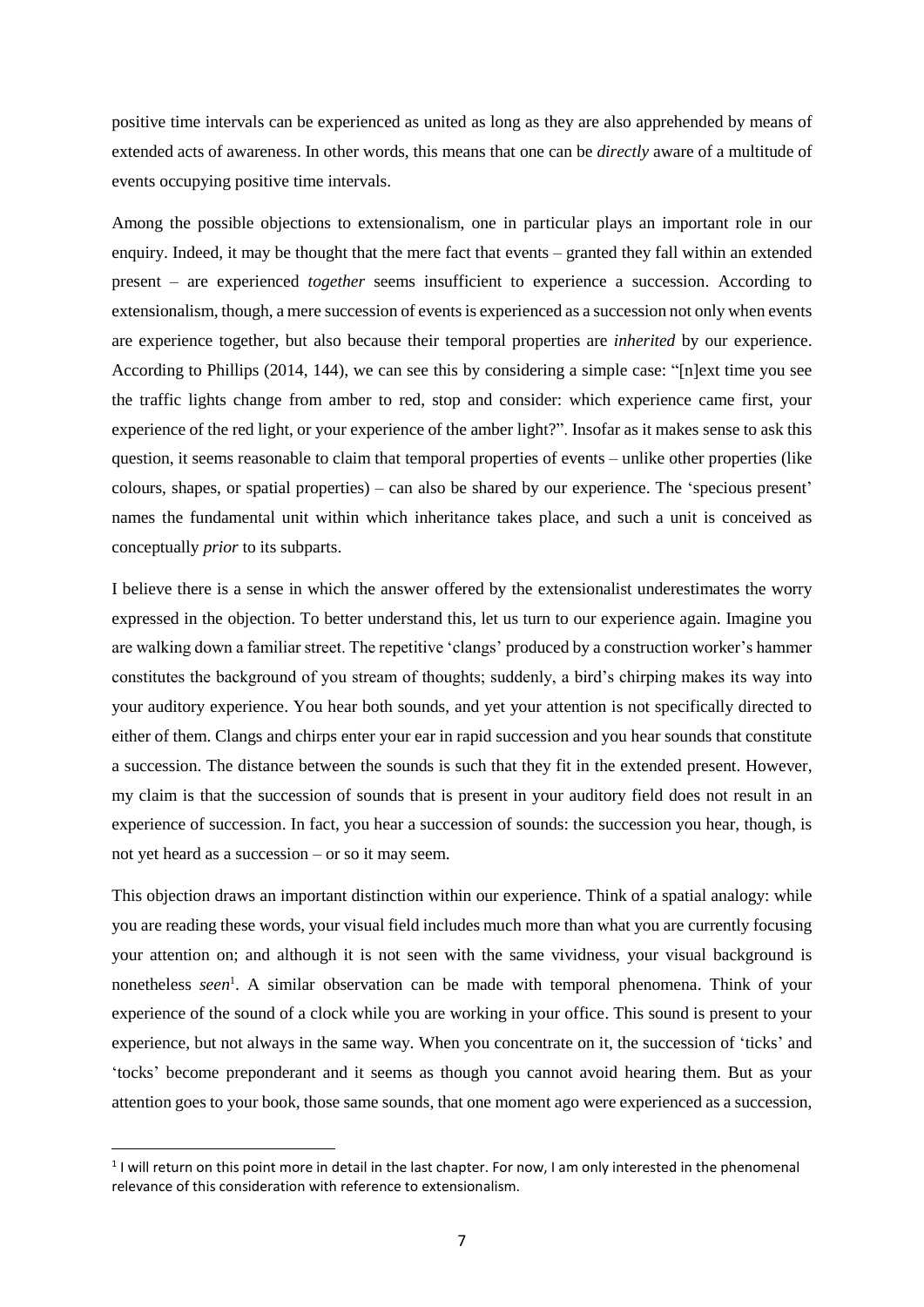slowly fade away. Although they still combine to form a succession that is experienced, they are not yet experienced as such. Something similar occurs, for instance, when you hear someone utter the word 'sentences'. In the brief time spanned by the word (less than a second), a succession of three 'e*s*' enter your ear, but even if the e*s* are successive, you may still not experience them as a succession. In another context (say, when someone reads a poem) when you hear the word uttered again you may direct your attention to the sounds of the letter 'e'. In this case, the space that divides the e*s* appears to be neglected, and they are not just a mere succession of experiences, but they combine in your experience to form a clear and distinct succession.

These examples aim to show that our attention seems to play an important role in our experience, drawing distinctions, within the observable and unobservable, between things that are noticed or unnoticed. We may fail to notice the presence in time of something that stands right in front of our eyes, whose duration, although experienced, is not yet experienced as such. In other words, the simple fact that something is present to our experience does not suggest that it is thus noticed. For this reason, then, one may doubt whether the mere fact that a succession of sounds is inherited by our experience, even if these sounds are close enough to be experienced together, does in itself suffice to claim that we have an experience of succession.

Although the extensionalist's answer is licit, then, we may wonder whether it is satisfactory. Even granted the validity of the extensionalist's proposal, still, it seems it does not fully grasp the peculiarity of our temporal experience since, as we observed, temporal consciousness may fail to obtain even though a succession of sounds is close enough to be experienced together, and their properties are inherited by our experience. If this is the case, and we agree with the interpretation of the examples offered, it seems that the extensionalist owes us a clarification regarding how the succession incorporated in our experience is also experienced as such.

## *Retentionalism*

An answer to this problem is offered by retentionalism. Indeed, (although it encompasses a number of different views) retentionalism is generally construed as claiming that consciousness of temporally extended intervals occurs by means of *momentary* acts of awareness. Whereas the extended consciousness, according to which experience mirrors the sequence of wordly states, suffice to have temporal consciousness in the extensionalist's view, the retentionalist claims that it is the *mode* of our awareness that orders packets of events *simultaneously* apprehended to represent extended intervals.

When we listen to a melody, for instance, at every instant past and future states are apprehended together with the present event, although in different ways. At the point of the eight-note scale when we hear *fa* (fig.1), our present experience includes the note we are currently hearing, *mi* that is just passed, *re* and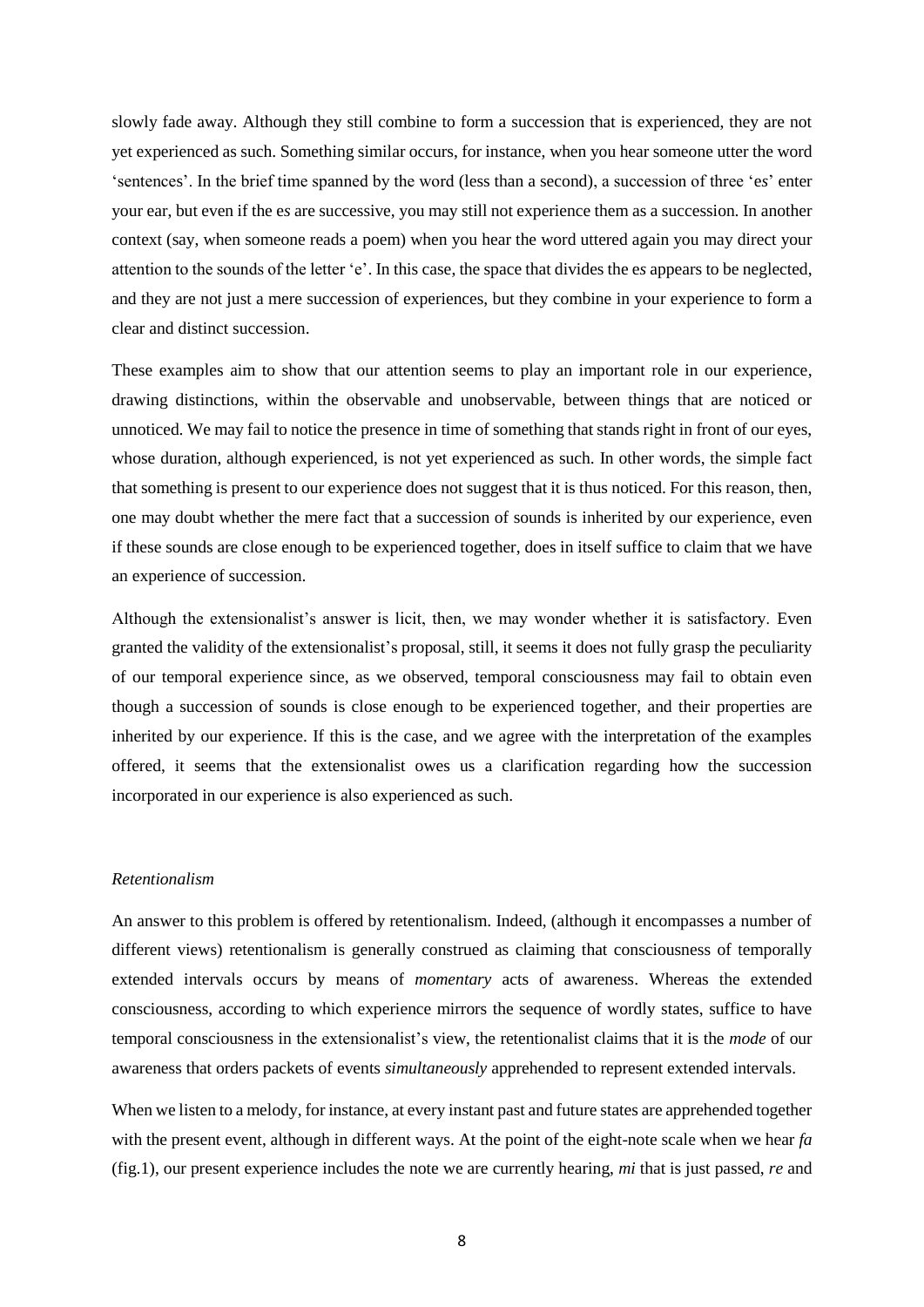*do* progressively receding into a farther past, and a certain perceptive degree of expectations toward *sol*, *la* and *si*. However, none of these notes is experienced with the same mode of presentation. *Fa* is intended as present (it is the only note that is phenomenally present to us), while *mi*, *re* and *sol* are *retained* in the background, each at its own degree of pastness (in fig. 1, this is rendered with the modifier ' ). Finally, we are aware of *fa*, *sol* and *la* in the form of *expectations* (\*) – that is, we don't hear them *as* present, but *as* approaching. At every instant, the present of our awareness combined with protentions towards the future and past retentions constitutes a perceptive horizon (in orange), where the latter progressively fades away while the former constantly receives confirmation or disconfirmation. If this is not verified, we do not have temporal experience.

figure 1. Husserl's time diagram



Retentionalism denies the incommensurability thesis: awareness of duration *does* fit into the present moment. But how can a series of events fit into an instantaneous act? According to the retentionalist, the worry that inspires such doubt is rooted in a fundamentally extensionalist conception of temporal consciousness. For the extensionalist, who conceives temporal consciousness as the footprint of time on our experience, the idea of an extended stretch of time that fits into an unextended awareness, to the extent that it breaks the parallelism between experience and ordinary time, may at first sound problematic. But, according to the retentionalist, experience does not extend parallel to the arrow of time in the first place. Instead, experience is two dimensional; the continuous stream is cut by a parallel line at every point that, instant after instant, constitutes the present of its dense, ordered set of instants.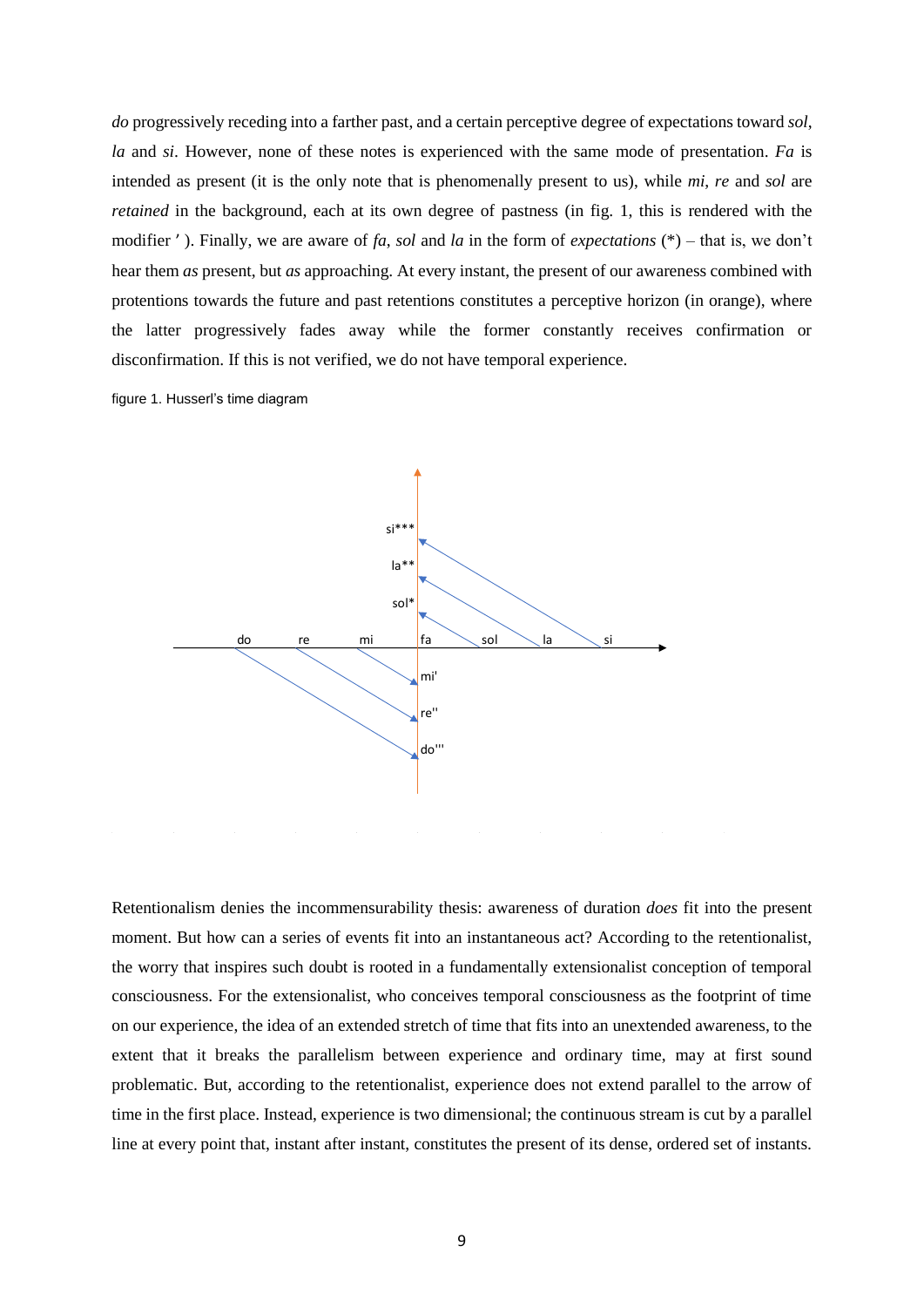This perpendicular line hosts the events apprehended simultaneously, each of which is perceived in the modality described – just passed, imminent, yet to come….

But we may ask again – does this suffice to account for what is peculiar of our temporal experience? That is, is it always the case that if our experience has the characteristics just presented, we experience the temporal properties of events? I believe the answer to this question must be negative and, to this scope, I will introduce two examples in which it seems that temporal consciousness fails to obtain even if the retentionalist's requirements on our experience are in place.



figure 2. Dog in a bubble, Image from Twitter account WeRateDog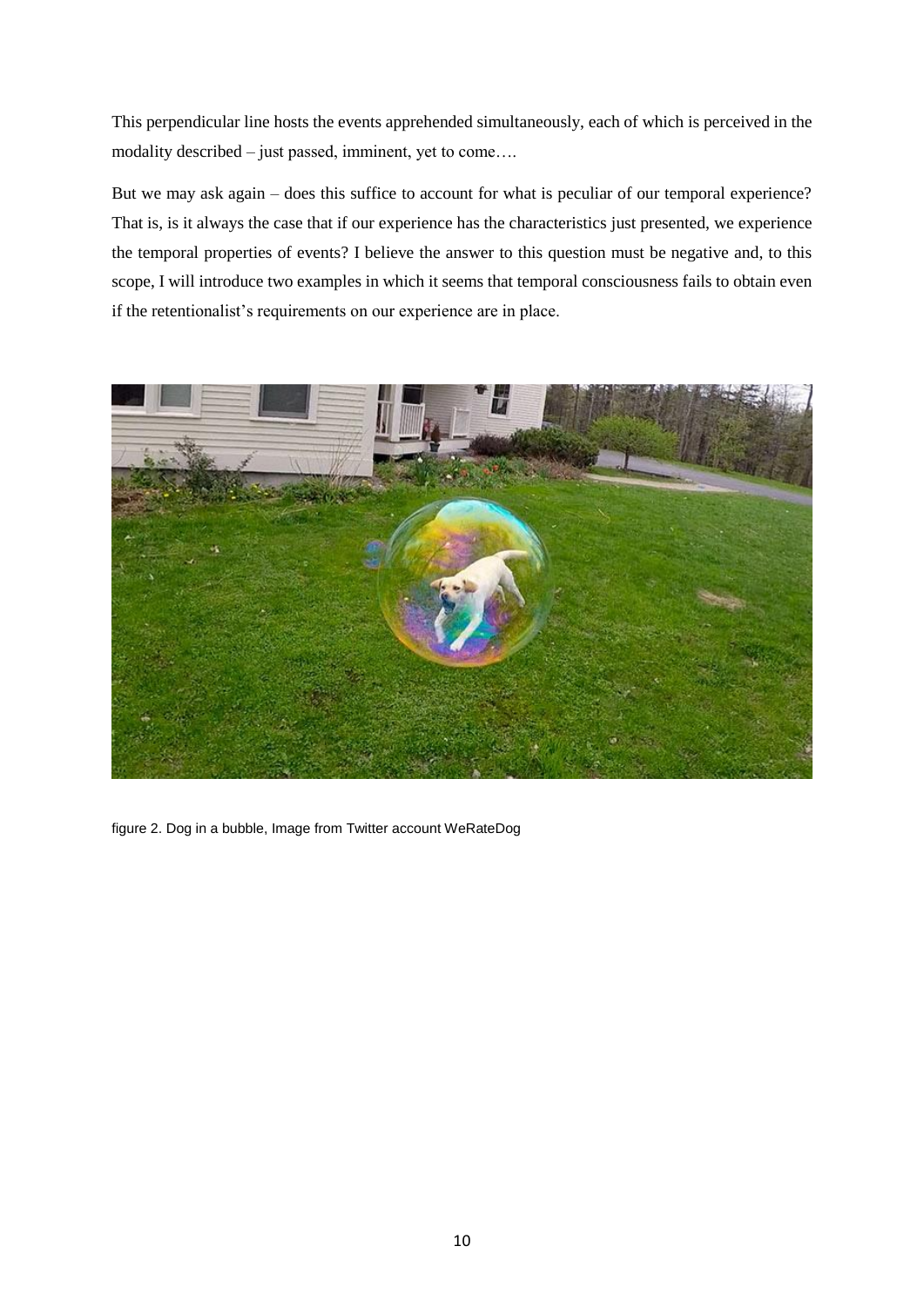The above photograph shows a dog caught with perfect timing at the right distance from the camera and the bubble that floats between the camera and the dog, so that one is given the impression that the dog itself is floating in mid-air *inside* the bubble. We are however perceptively aware that dog and bubble are not one contained in the other; rather, we *see* the moment captured by the picture as *a* moment of a wider perceptive progress – a progress in which the dog is running in a certain direction, and the bubble is floating around before popping or being popped. When we see the picture, there is a certain *perceptual expectation* that, in the next frame, the dog will accomplish another bit of its run, and the bubble will float another inch in some direction, and also that the illusion will be broken. A similar perceptual character is also directed to the past: we *see* the position occupied by the dog and the bubble in that instant as following from the position they occupied the moment before. This dynamicity of image perception, or more precisely its tension toward the past and the future, is even more evident in Myron's sculpture showed below.

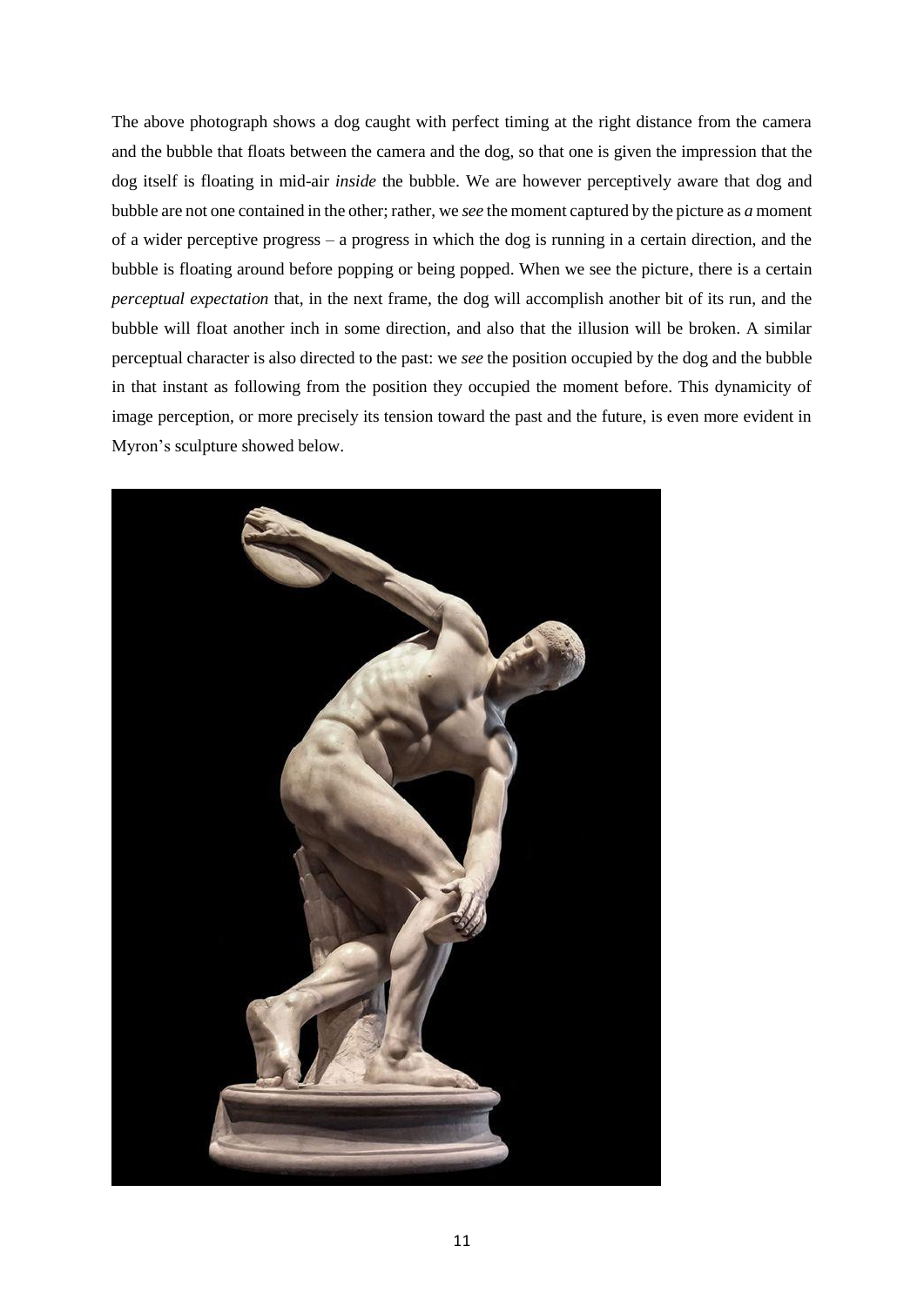This sculpture seems to suggest a movement – yet to occur – that is not perceived, but represented. By observing the tension of his muscles and the shape of his silhouette, we have the perceptual expectation that the throw will occur right in the next moment, in the sense that we *see* that moment *as* the moment before the throw. We are given the impression that the instant captured belongs to the sequence of movements carried out by a discobolus, and that that instant occupies the moment right before the execution of the act. We seem to see (in the form of an intention that is directed to the future) the events that follow in the imminent future.

This analogy may constitute a problem insofar as it helps us notice that retentionalism individuates the peculiar features of temporal experience at one moment. Although this may constitute a vantage of this view (in that it individuates a structure that applies also to other kinds of experiences), it is also problematic, because it only provides a notion of temporal consciousness *at an instant*, rather than *over time*. The retentionalist could argue that the latter can be derived from the former, and that an experience of succession can be described as an experience where the structure of protentions and retention is present, over time, in every phase of the succession. However, although this may explain how an experience of succession differs from a succession of experiences, the retentionalist has failed to explain why such difference would mark a distinction between temporal and non-temporal experiences<sup>2</sup>. What seems to emerge from these considerations, then, is that, in attempting to define the specious present as a simultaneous awareness of a series of events apprehended in different modalities, the retentionalist as gone as far as to propose a description of an experience of succession that cannot be distinguished from a mere succession of image experiences.

In conclusion, then, if we agree with the interpretation of the examples proposed, it seems that neither extensionalism or retentionalism offer an interpretation of temporal experience that is ultimately convincing. As for extensionalism, we noted that one may experience events that are close enough to be experienced together without thereby being aware of their properties, although they were inherited by our experience. Similarly, we argued against retentionalism that the proposed structure of the specious present is not unique to temporal experience.

The aim of these reflections was to shed some doubts on the intuition that, for temporal consciousness to obtain, we ought to appeal to the individuation of *extended* discrete perceptual experiences where

 $2$  It could be argued that perception of static objects is itself a kind of temporal experience, in that stativity is a form of temporal duration; thus the structure is shared by image perception precisely because image perception is a form of temporal experience. However, this objection mistakenly attributes the structure of protentions and retention to the image as a *physical object* rather than to the image *qua* image. And while the former, like all objects, has a temporal structure, the latter does not.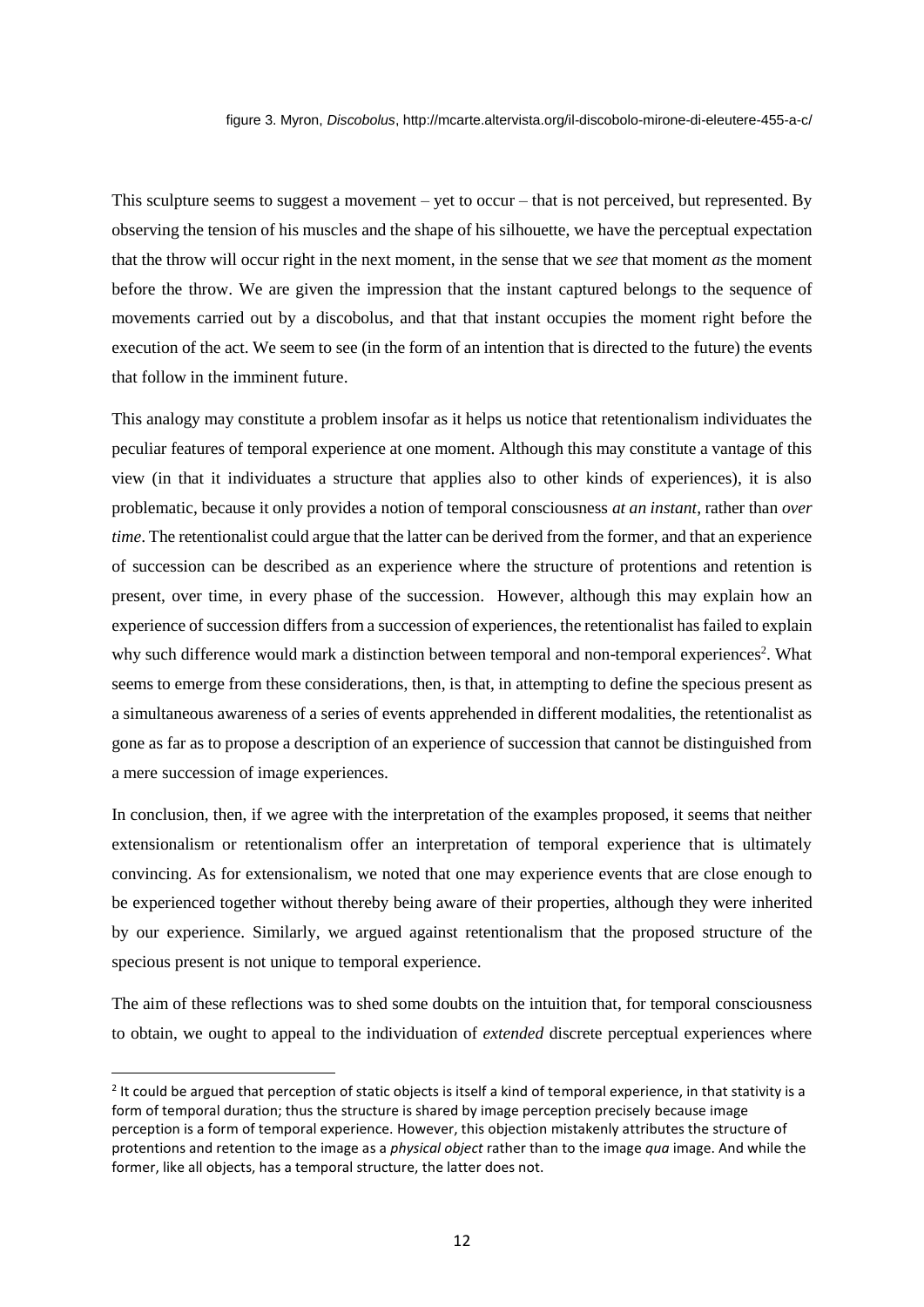events are experience *together*. As we shall see more in detail in the next section, it is precisely thanks to this point of contact that we can individuate a premise that is shared by both views. This will allow us to propose a more comprehensive critical assessment of the positions we have met so far, and move forward with our survey.

#### **2. The individuation argument**

As noted in the last section, although their proposals conflict when it comes to defining in what sense we need to understand an act of experiencing as *extended*, both extensionalism and retentionalism seem to agree on a fundamental point – that our experience is made up of units of awareness within which events are perceived together. In virtue of this common ground, we can identify a neutral position between extensionalists and retentionalists, which I will refer to as Specious Present theory, according to which a necessary condition for temporal consciousness is simply that events are experienced together. Before proceeding to a critical assessment of this claim, I will first outline the reasons that commit the SP theorist to it, and state it more exhaustively. I will identify these reasons with those given by Hoerl (2013) in what he calls the Individuation Argument. This argument appeals to the phenomenal distinction between our experience of the movement of a watch hands, and draws a more general conclusion on the nature of our experience. More specifically, the advocated phenomenal difference concerns the fact that one seems to be able to *see* only the movement of the second-hand of the watch. In the hour-hand case, in effect, even though one may *verify* that its position has changed, it seems as though the occurrence of the change is not noticed. From these observations, Hoerl proceeds by asking two questions: *how* we can account for this difference, and *why* there is such difference. According to Hoerl, the answer to the first question is pretty straightforward: "it is difficult to see how we can account for the contrast other than in terms of the idea that, in the case of the second-hand, you can see the hand moving just by looking at it, whereas you cannot do so in the case of the hour-hand" (Hoerl, 2013, 380).

However, this answer – although accounts for the phenomenal difference – does not explain *why* there is such a difference. Hoerl does not provide such reason explicitly, but maintains that, in order to account for this difference, it appears reasonable to individuate an 'interval of perceptibility' within which we can directly observe the temporal properties of phenomena. This span of time, he argues, needs to be limited, given that only events that are close enough can fall within it, as in the second-hand case. On the basis of such considerations, though, we can deduce the implicit assumptions that successive events *can* be experienced together, and that the salient difference between the two cases amounts to the temporal distance between two successive observable positions of the hand. If this is the case, the reason why we experience motion in the second-hand is because the distance between two adjacent observable positions is small enough; when the distance is too big, like in the case of the hour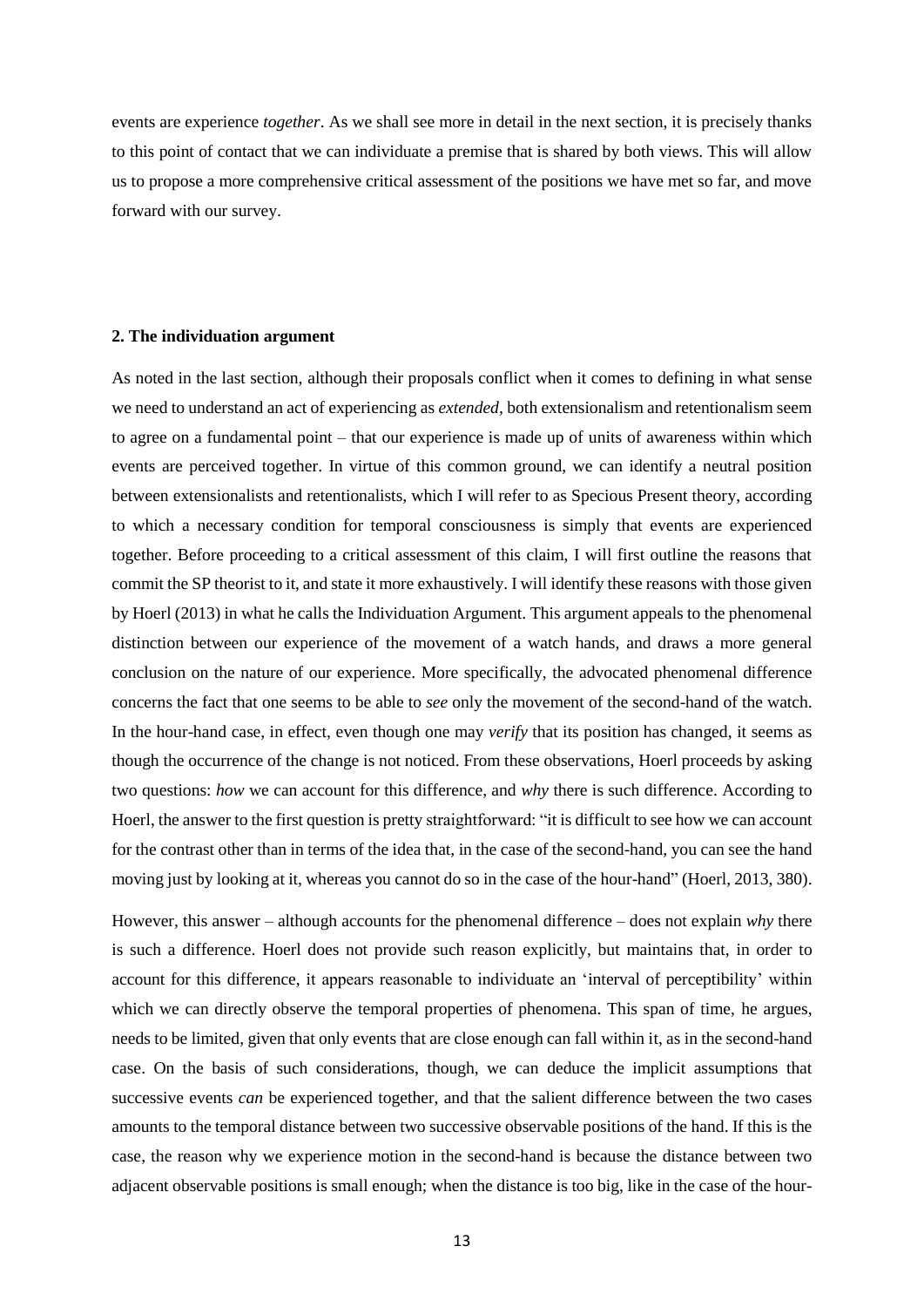hand, motion cannot be seen. This is what ultimately justifies his conclusion that "the period of time that individual perceptual experiences can span is limited, with the term 'the specious present' denoting the maximal interval that an individual experience can span" (Hoerl 2013, 388).

Given the particular structure of the argument, in order to refute it we can appeal to two different strategies: either we reject that we can experience temporal properties – which would require us to provide phenomenal evidence against the one presented by the argument – or we question the cogency of the explanation. Although I will concentrate my attention on the latter, it is worth mentioning that many philosophers choose the former. Their view is usually referred to as the Cinematic theory<sup>3</sup>, in that its proponents conceive that our experience is made up of static snap-shots, and that it is constituted by them analogously to how the sequence of frames, succeeding in a rapid succession, gives the impression of movement. With respect to the triad, this position corresponds to the denial of phenomeno-temporal realism. Indeed, this position can be broadly rendered as resulting from this argument: if a single act of awareness is instantaneous, and if an instantaneous awareness cannot include awareness of time, it follows that we do not experience time *directly*; from their perspective, instead, it is the intervention of a mechanism other than perception (e.g. memory) that gives us the *impression* that we experience temporal properties such as duration, movement or change.

As I said, though, let us now leave these considerations behind and concentrate on the inference to the conclusion. What we are questioning now, is how the proposed answer gives a satisfactory explanation of the phenomenology also in other cases. To this scope, I will introduce a new example in which the implications of this explanation seem to give an unfamiliar description of our experience.

Imagine you hear a loud and clear 'beep' that lasts a few seconds. Twenty days later you hear the same sound, and again after ten days, and so on the interval between two occurrences of the sound decreasing by half after each occurrence. The sounds get progressively closer, until only hours and then minutes separates them. In the last minutes, the sounds succeed one after the other faster and faster until they fuse together in an extended 'beep'. I believe this experience has *prima facie* some characters that cannot be satisfactorily accounted for by the specious present theory. In fact, we can agree that we would generally interpret such experience as phenomenologically *uniform*, in the sense that the change the succession goes through is quantitative rather than qualitative. In other words, this is to say that the experience we undergo, when we hear that these sounds succeed each other, only seems to increase in frequency throughout the duration of the experience.

SP theorists, indeed, must account for such example as a case in which events initially apprehended in successive experiences, as time passes by, get close enough to each other to be experienced together, thus resulting in a genuine experience of succession. In this view, at one point in the succession (located

1

<sup>&</sup>lt;sup>3</sup> I follow here the label proposed by Dainton (2017). Variants of this theory have been defended most famously by Reid, Dennet, Le Poidevin.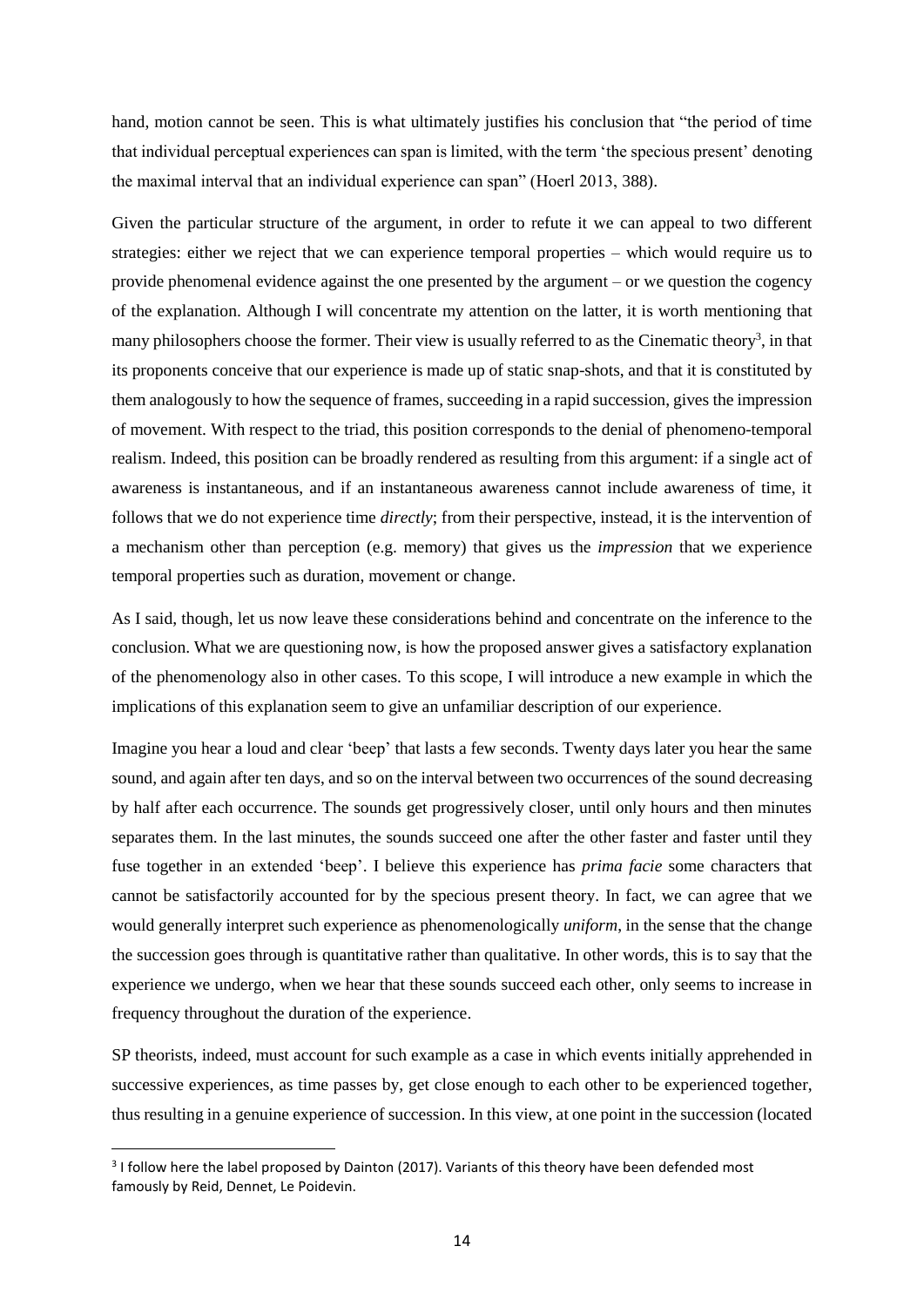in the very last part of the succession, few instants before its climax), a *phenomenal change* must occur that resembles the phenomenal difference we noted between our experience of a second-hand and an hour-hand. The reason why, *prima facie*, we may have overlooked this qualitative change, it could be argued, is that, unlike the case of the hands of the watch, here the passage is gradual. If we imagine, in what we may call the 'accelerated hour-hand' case, that the continuous movement of the hour-hand steadily increases its speed until it reaches the speed of the second-hand, then it appears reasonable to argue that we would probably fail to notice the occurrence of this change, even though at some point motion would make its way into our experience.

Although appealing, the validity of this analogy lies on whether, in the present example, we actually experience that phenomenal change between the succession of experiences and the experience of succession. However, given that, at first glance, it is not so introspectively clear what interpretation may better describe the experience we have in this case, I believe it would be appropriate to see what features characterises such phenomenal change in the accelerated hand case, and to assess whether they are shared by the experience under analysis. SP theorists agree that in the accelerated hand case we become aware of the temporal property (namely, the succession) only after a certain point. The phenomenal change we experience, then, concerns the becoming visible of a property that was unobservable, and one typical feature of this is, first of all, that there is an interval of time after which one can truly say of that property that one sees it, while before that interval one could not. The fact that this interval of time, due to the gradualness of the process, cannot be clearly identified, may explain why we could fail to notice when the change has occurred, and also why sometimes we may also fail to notice that a change has occurred. But it does not explain why in the other example the conditions for one to notice a change (or to fail to do so) do not seem to apply in the first place. When staring at the accelerated hour-hand, once motion become visible, it seems it would be plausible for one to say: "now I finally see it moving!" since something that was unobserved became observed. But this seems not to be the case in our example – that is, it does not seem that, once the temporal distance between the occurrence of the events decreases, and only then, it would make sense for one to say: "now I finally hear the succession!". Moreover, the fact that the *acceleration* of the hand is gradual does not mean that the *change* itself occurs gradually. Indeed, given that the temporal property of an object is considered as a property of which we are (or we are not) aware (that is, that does not admit of grades of awareness), there should be a more or less determined moment in which we *can* become aware of it. But, as it seems not to make sense to attribute a temporal property only to some part of the succession, it seems equally questionable whether it is possible to individuate any more or less determined time *t* at which we begin hearing a succession within the succession itself.

Finally, in addition to these remarks, it can also be noted, more in general, that the plausibility of appealing to the temporal distance between two successive observable states to explain phenomenal differences like the one we observe between the hands of a watch, once this claim is used to justify the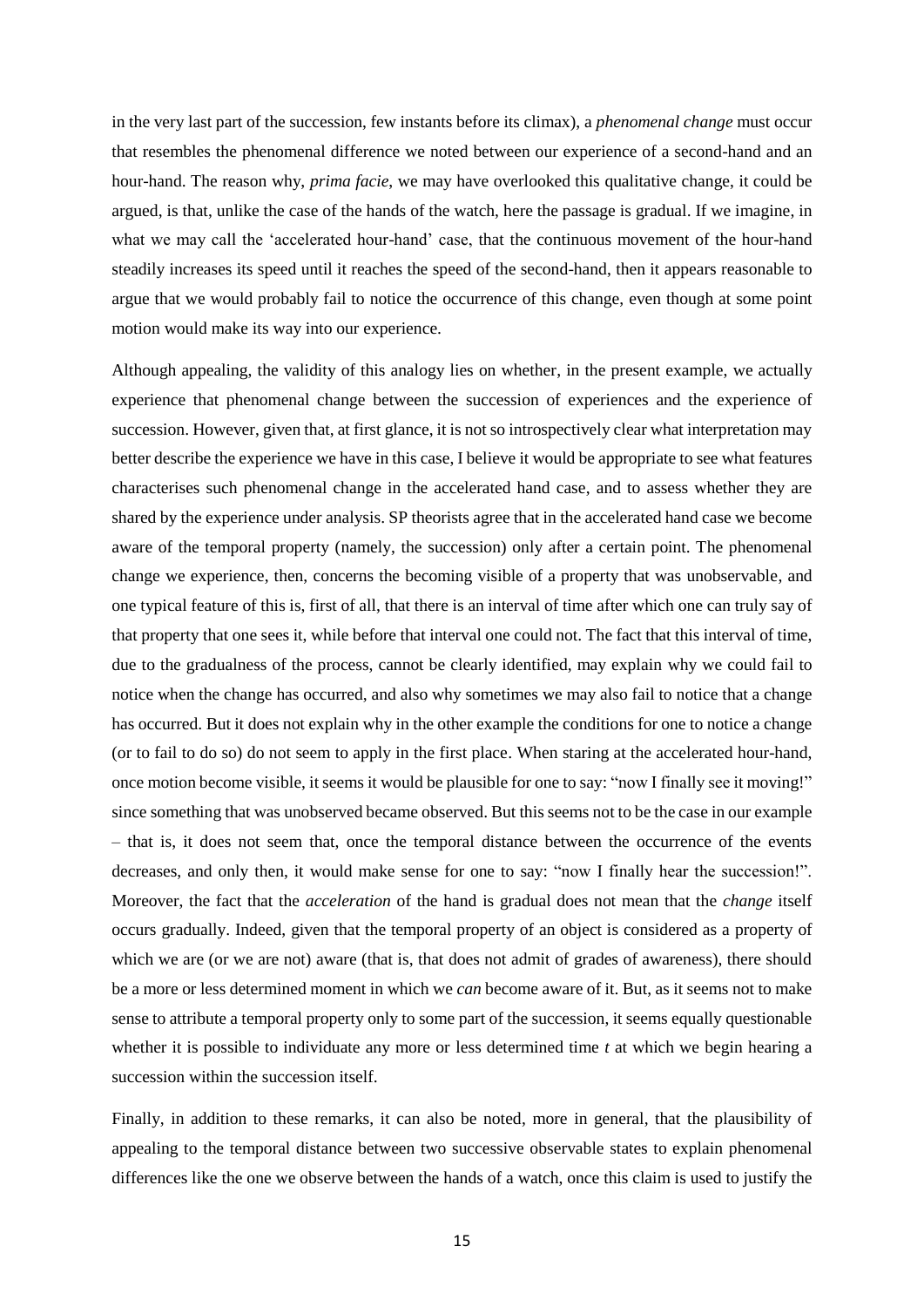individuation of a specious present, and is thus applied to a number of other cases, ceases to be convincing. In the example proposed, for instance, according to the SP theorist, the increasing intensity of the succession would begin to be heard only in the *last second* of the succession. As Prosser comments (Prosser, 2016, 133), then, "[c]onsider listening to two musical notes: one very short note that lasts, say, one quarter of a second, and one longer note that lasts, say, two seconds. Is there any phenomenological difference between these experiences apart from their durations? I have to say that I am not aware of any".

These observations, although they do not constitute an objection to the *necessity* of adopting this explication, by showing to what extent it seems to go against the intuitive description we would naively give of the kind of experience we undergo in ordinary cases, may eventually contribute to raise some doubts on whether the specious present is the most convincing way to account for these phenomenal differences. What convinced us of the necessity to individuate such episodes in the first place, though, was the example of the hands of the clock: its intuitiveness seemed to push us to accept that temporal consciousness must rely on the existence of (somehow) extended acts of awareness. If we abstract from the reasons that move a proponent of the individuation argument, though, we realise that the acceptance of its conclusion (that we need to individuate discrete episodes of experiencing) does not follow from the acceptance of its premises (that we perceive time, there is a phenomenal difference between our experience of the second-hand compared to that of the hour-hand of a clock). Following this intuition, then, in the next section I will try to get rid of the idea that temporal perception can occur only in correlation with an extended form of awareness. After doing so, I will first differentiate my proposal from Prosser's Dynamic Snapshot theory, and then proceed to respond as exhaustively as possible to those problems that were easily dodged by the SP theorists but that may at first appear insurmountable without recourse to the concept of specious present.

#### **3. Temporal consciousness as a process**

In the first two sections, we focused our attention on the reasons that one may propose in favour of the idea of the individuation of an extended present as a solution to the paradox of temporal consciousness, and we advanced some considerations that may shed some doubts both on the sufficiency and the necessity of this theoretical move. In this section, I shall sketch a proposal whose aim is to bring together the phenomeno-temporal realist conviction that temporal properties can be experienced directly, and the denial of the existence of the specious present. Such proposal can be identified with the claim that our awareness of the temporal properties of an object is a process that unfolds over time. I will refer to this position as processualism. According to processualism, we can visualise what it means to experience the temporal properties of an event by means of an analogy with a process such as writing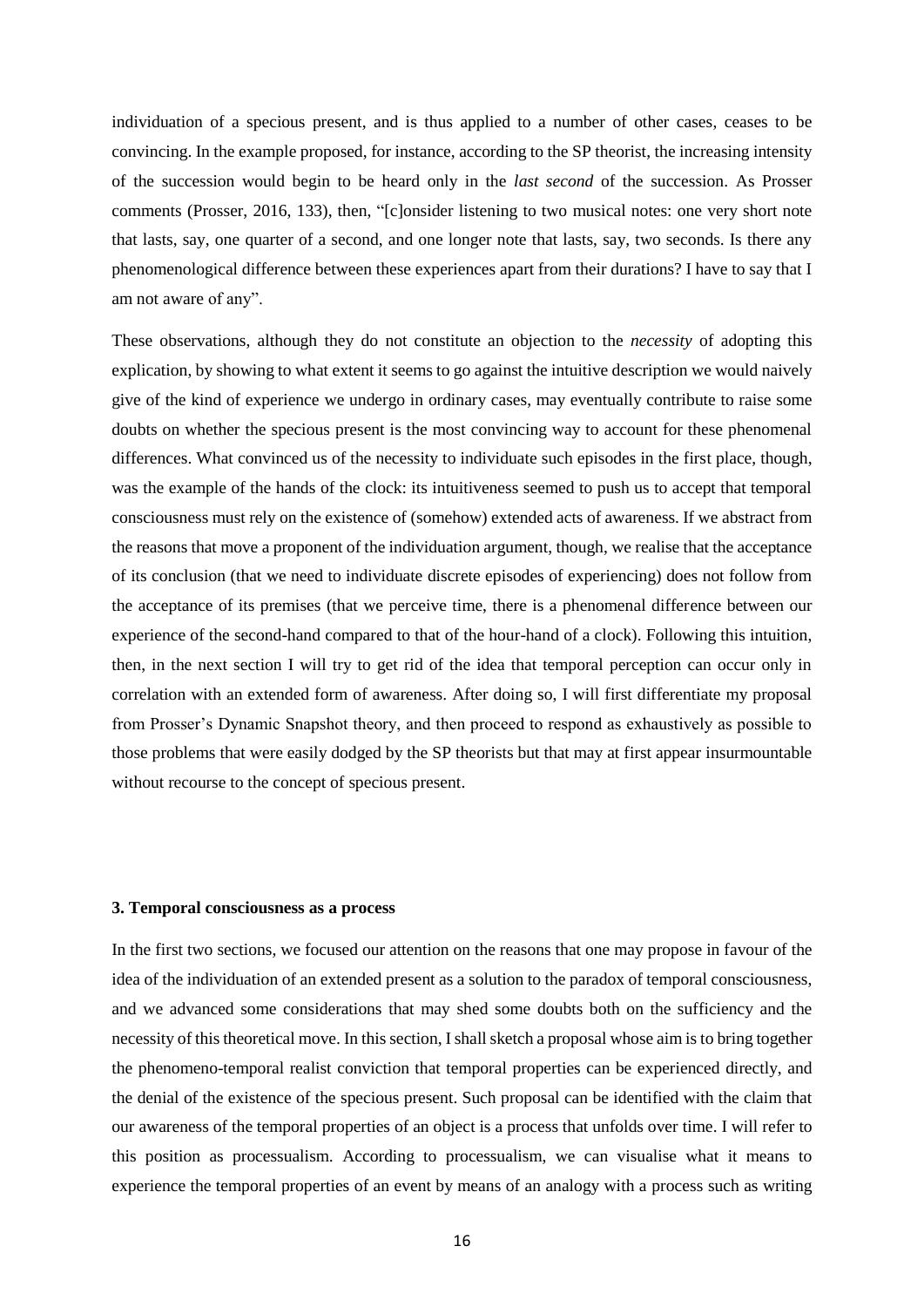an essay or running. Running consists in an ordinate succession of acts – raising your left leg in coordination with you right arm; pushing on your foot to perform a little jump, etc. No one of these acts does by itself correspond to the act of running, even though the act of running depends on the ordered fulfilment of each of them. Similarly, I will argue, the temporal properties of events make their way into our experience in a processual way.

As noted in the last section, the individuation argument argues for the explicative necessity of the specious present to account for temporal consciousness and to dissolve the paradox mentioned at the outset. In refusing this argument, then, we expose ourselves again to such paradox, whose threat is now even more compelling: if we deny that that conscious acts of perception are temporally extended, how is it possible that we are aware of the temporal properties of phenomena?

A possible way to meet this worry has been advanced by Prosser in *Experiencing Time*. In a section dedicated to Specious Present theories (2016, 119), he advances a proposal, to which he does not eventually subscribe, named 'Dynamic Snapshot' theory. According to its advocate, the problem of the individuation of extended individual perceptual experiences is that it wrongly assumes that temporal consciousness requires the awareness of different states of the event experienced at different times. To prove this point, he provides examples wherein experience of motion seems not to require more than the experience of a single (dynamic) state. Such is the case, for instance, when we look at the needle of a speedometer, or in motion after-effects. In the first case, given that velocity is a quantity in which space and time are included unitarily, and can be thus represented in a single vector, it is argued that, simply by observing the needle, one would be aware of the occurrence of movement at an instant. Similarly, in motion after-effects or in illusory motion cases (picture below), the impression of motion is conveyed even though the object does not seem to change its position over time.

With respect to the triad, then, this view denies the incommensurability thesis. Differently from retentionalism, though, the core intuition behind Prosser's proposal is that, in order to accommodate the positive time interval necessary for the detection of temporal events, rather than extending the act of awareness (in the way envisaged by the retentionalist's account we provided) we may as well reduce the number of states one must be aware of in order to experience change, movement, succession and other temporal properties.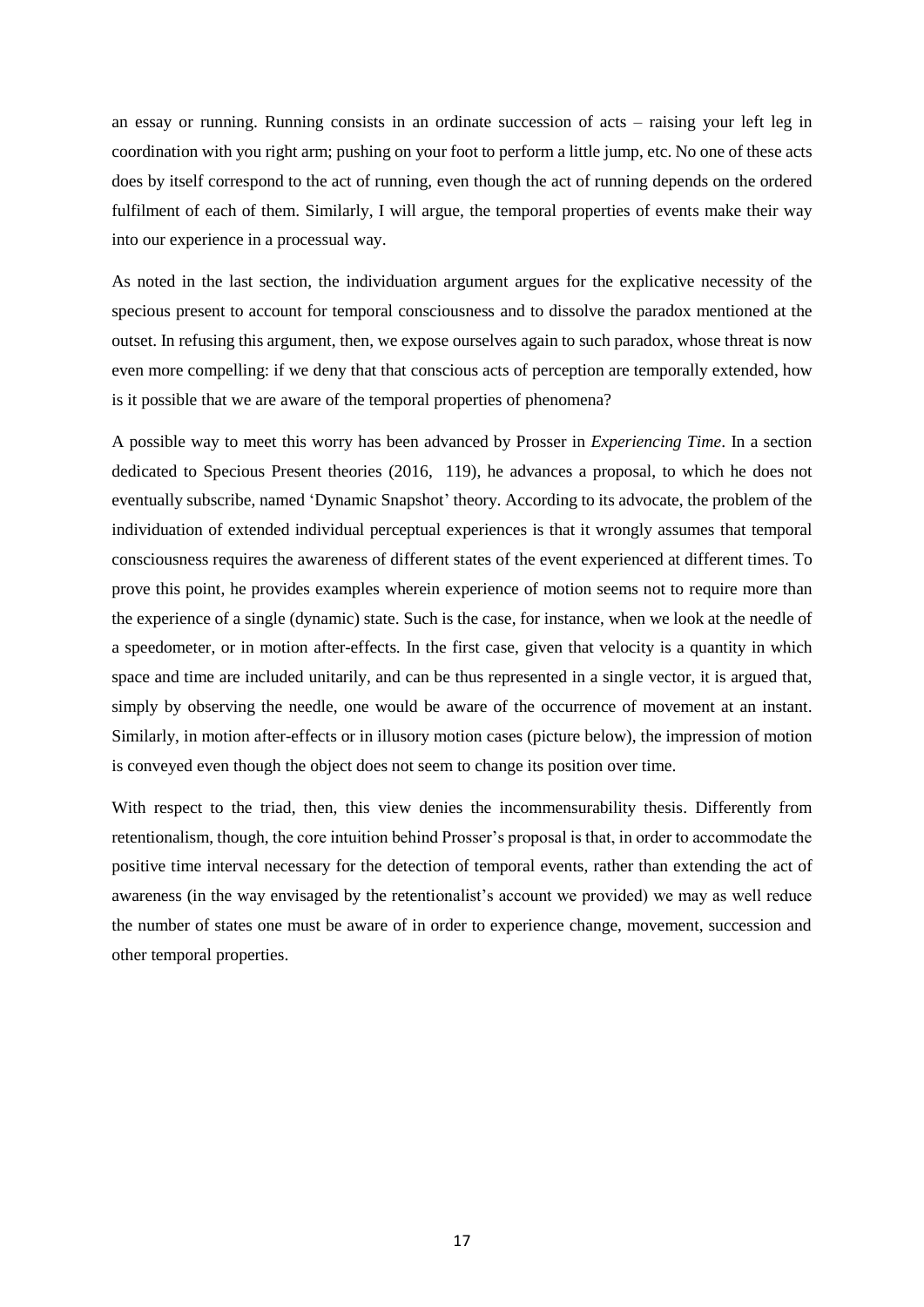

figure 4. Illusory motion case. Animal collective (2009), *Merriweather Post Pavilion*, album cover

If we consider the triad once again, though, it may be possible to find another solution to this problem. First, we may notice that a common trait that associate both Prosser's proposal and the SP theories is that they all subscribe to the phenomeno-temporal realist's claim that we directly experience temporal properties of events. What is more interesting, though, is that they all interpret this claim in the same way – that is, they all interpret the word 'direct' to mean that temporal properties must be experienced *at once*, in that according to each of them it is in a single act of awareness that we become aware of these properties. However, this does not seem to be the only way we can interpret the word directly. Think for example of our object experience: to claim that an apple is experienced directly does not seem to imply that one must experience all its aspects – nor only some of them – at once. Likewise, we could argue that experiencing a succession *directly* does not itself suggests that we must be aware of all its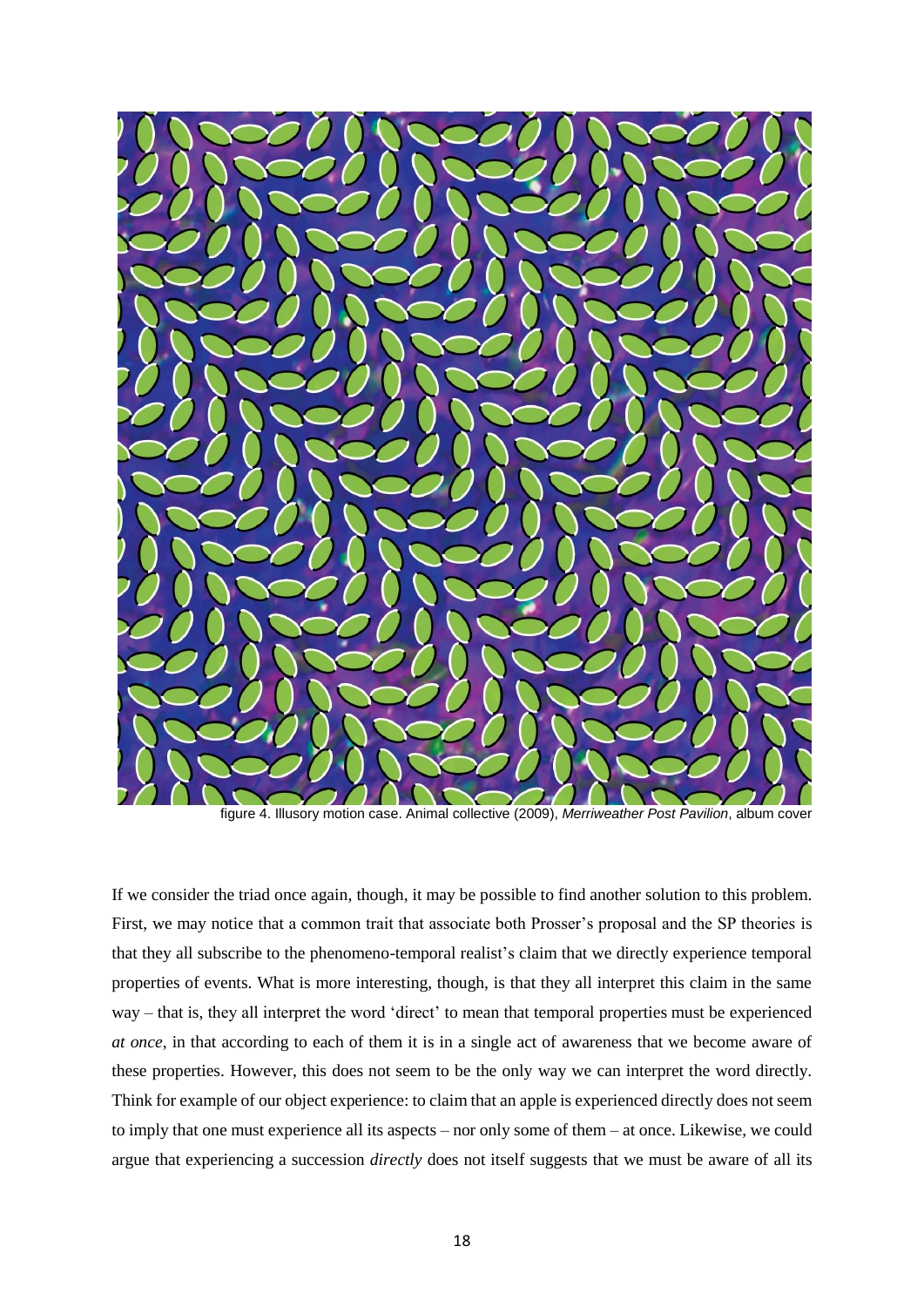states (or some) at any one time. A view that opposes these proposals, then, is a view according to which awareness of time does not happen *at* any individual time, but results from the awareness of a succession of momentary acts of consciousness. Processualism can thus be understood as claiming that we can be *directly* aware of a succession *one (momentary) act of awareness after the other*.

Think again about the running analogy. At each instant of you run, your do not *run*, in the sense that you do not *move* (given that you are within a temporal section so small that does not admit of temporal extension). But at the same time at each instant you *are running*, in the sense that you occupy one of the positions that, one after the other, constitute your run. The same ambivalence applies with respect to the realist's claim: the fact that we *directly* perceive a succession does not necessarily mean that we must be aware of succession in a *single* act of awareness. This implies that each momentary episode of experiencing is necessary but not sufficient to the perception of the whole process, and that our awareness of a succession *takes* time to occur. In other words, then, this view maintains that temporal consciousness is a *process*. The process view needs not to deny any of the propositions in the triad, given that it understands the paradox of temporal consciousness as arising from what may be called a 'category mistake': the incommensurability between the extension of a single act of awareness and the temporal properties of its object reflects the incommensurability between a stative conception of temporal consciousness and the processual nature of temporal properties, which can be overcome if we recognise that temporal experience is itself processual.

Although this may look plausible, there are some considerations that we still need to confront to give more credibility to this proposal. In what follows, I will present what I believe are the most compelling objections to this view, and sketch a possible way in which processualism can begin to address them. The first difficulty is the very definition of experience as a process. In Verbs and times, Vendler (1957, 155) notes that "seeing in "I saw him running (or crossing the street)" must have a sense that admits a period of time: a process or a state". But, he adds, seeing *cannot* be a process. Indeed, he argues, processes present peculiar features that are not shared by verbs of perception such as seeing: for example, processes can be carried out in different ways, whereas we cannot see deliberately nor carefully; also, processes includes activities<sup>4</sup>, but questions of the form "what are you doing?" do not admit "I am seeing…" as a possible answer; moreover, the fact that being able to see, given certain conditions, is itself seeing, seems to suggest that, like other stative or achievement verbs, 'see' is something spontaneous rather than a deliberate action.

A possible way to reply to this objection may be to argue that the sense of 'seeing' that does not admit of a process use (for instance, when seeing is used to mean 'spotting', as in Vendler's examples), is not the sense in which it is used with reference to temporal properties. In this case, in fact, it seems that to see is not merely a spontaneous act, but something that can be done or avoided with a certain degree of

<sup>4</sup> According to Vendler, processes can be distinguished into two categories: activities and accomplishments.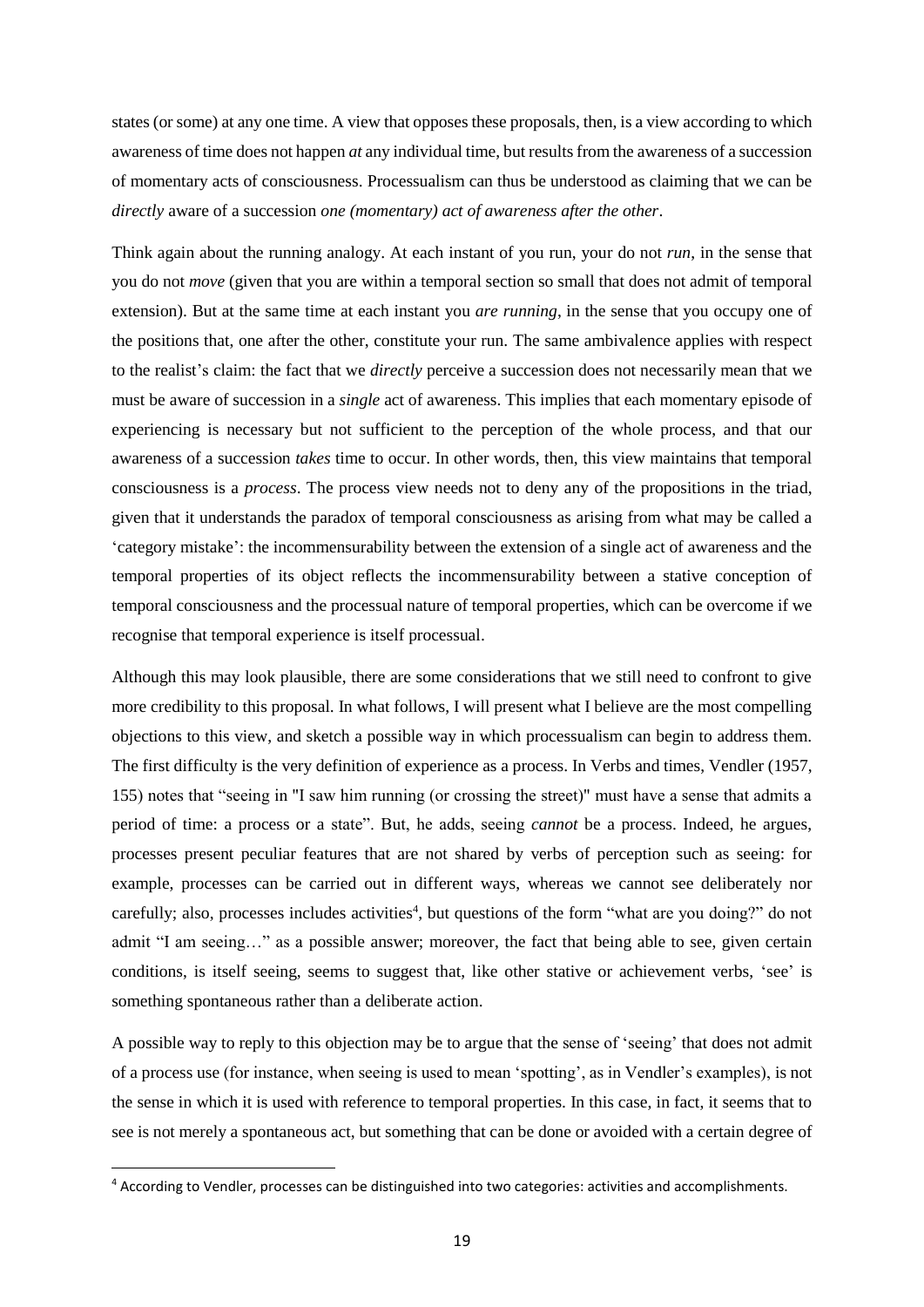autonomy. In *Wahrnehmung und Aufmerksamkeit* (1912) 5 , Husserl notes that in our visual field the distinction between 'observed' and 'not observed' can be further refined to accommodate what he calls the 'unobserved'. The importance of this distinction to our analysis is that it introduces the concept of activity within our experience: in fact, while the not observed is a mere negative of the observed, passively determined as a function of what does not fall in one's visual field at one moment, the unobserved instead corresponds to what is actively neglected, or ignored, despite visible here and now. Our gaze wanders more or less deliberately within the realm of the observable – I ignore this and that, or linger here and there; I calculate what to expect and correct the calculations; I manage to focus on something, neglecting something else at the same time. Although nobody could be charged for doing it, we do decide (despite not always consciously) to what event we give *perceptual* consent, with a voluntariness that resembles the one of physical movement. As we saw in the first chapter, this occurs with the sound of a clock's hands – it seems that we can decide whether to pay attention to it. This does not necessarily mean that we do not *hear* it anymore – given that the sound still remains perceptively available – but that it is only unobserved.

Also, in "I saw a man fall from the balcony at 10.01 a.m.", there is a sense in which the verb 'saw' is not processual: indeed, if I were asked what I was doing at 10.01 a.m., I may reply, "I was going to work". This answer gives us a reason to interpret the verb 'see' as something that spontaneously happened, but a different answer could suggest a different use. In the reply: "I was watching this poor man!", 'watch' is a process verb and it can be used to refer to activities. Indeed, although spotting a man falling from the balcony is a spontaneous achievement that does not require deliberate action, the same cannot be said when we see a man fall from the balcony, in which case it seems that one undertakes a certain form of deliberate act, that can be performed with different modalities (listlessly, attentively, carefully). According to this interpretation, then, it seems that there is a sense according to which to be able to see something is not yet to see, and precisely in the sense that what falls within my visual field may hereby be observed, but may as well be deliberately neglected. To conclude, then, if we agree that (say) to hear a succession could be a form of activity, then it may be plausible to argue that to hear is to undertake a process where the temporal properties of events, given that this process is perceptual, are not hereby merely inferred, deducted or remembered, but seen.

If this is the case, then, the processualist may also be able to account for the difference between an experience of succession and a succession of experiences. In the light of these considerations, in effect, one may propose that to experience a succession is to undertake some sort of activity, whereas being aware that sounds are successive is not. Think again of the word 'sentences': when it is uttered, a succession of three 'e*s*' may well enter our auditory experience. To be heard as a succession, though, our attention needs to be directed towards the sounds of the 'e*s*' and exclude all other sounds; as soon

<sup>5</sup> In bibliography, *Percezione e Attenzione*, it. tr. A. Scanziani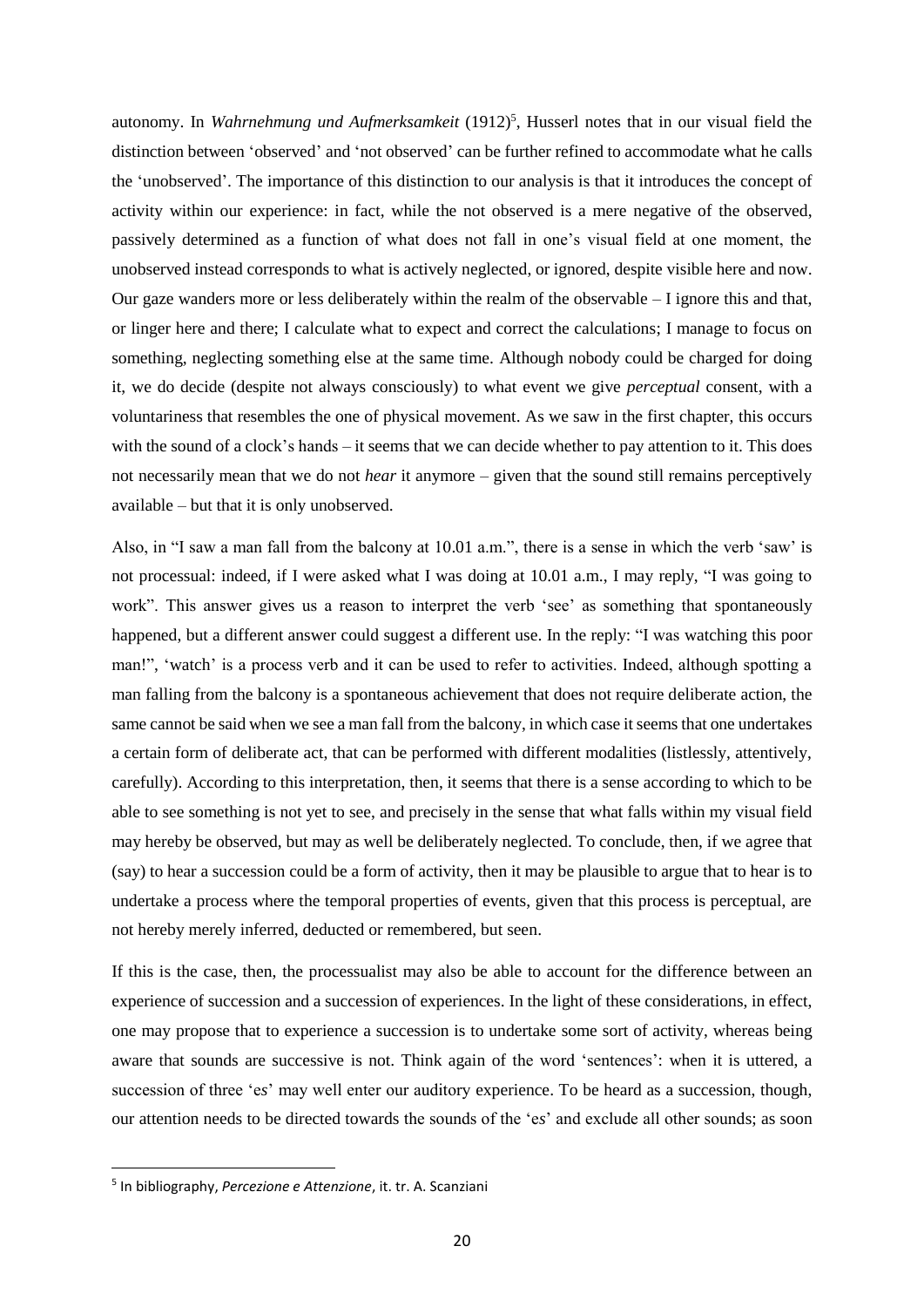as the first one is heard, our perception (aware of the average length of words) attends the next one to come shortly and another after this, until something that satisfies the expectations is heard, while the intermediate letters keep silent. When the succession is heard, then, there is something we are doing, and we can do it in different ways. Our experience has a scope, it can be interrupted, it requires an effort and it can fail. Given the peculiarity of the concept of process, in fact, there are different ways in which an experience of succession can differ from a succession of experience. First, it may be that, in hearing a succession of sounds, we simply do not undertake such process. This case can be represented in opposition to the one just described: imagine that the succession of three 'e*s*' enters our auditory experience, but that we are aware of it in a similar way in which we are aware of our auditory background. In this case, we are not doing anything in particular to be in this state of awareness, nor would it make sense to say that we can hear the succession in any particular way; rather, it seems that to have a pair of ears would suffice – in effect, it seems that to be able to hear the succession is by itself to be aware of it in this sense. But I could be merely aware that sounds are successive also when I fail to hear the succession: in the hour-hand case, for instance, we fail to see a succession because the second observed position occupied by the hand is not where we expected it to be. Also, the succession may be interrupted: if we are listening to a succession of sounds  $S_1...S_{10}$ , and this experience is interrupted between S<sup>4</sup> to S7, despite the experiences of these two sounds is successive, they are not experienced as such.

The last objection I want to address here comes from a phenomenological consideration. In fact, even if we clarified why experience of succession and succession of experiences may differ from each other, one may argue, along the line of retentionalism, that we still owe a clarification of their phenomenal difference. In effect, in our example of the word 'sentences', it seems that no reason is given how the sound of the first 'e' differs from the same sound in a mere succession of experiences.

According to the process view, though, no such difference need be found in a single act of awareness. This distinction is crucial within a retentionalist's view, given that a stative succession of experiences is experienced as a succession only if each element of such succession presents a system of protentions and retentions that binds them together, similarly to how the shape and colour of a piece of a puzzle rules its possible combinations. According to processualism, instead, it is the active operation of experience that interweaves such elements together. At any time *t* the phenomenal difference between the experience of 'e' in a succession of experiences and in an experience of succession is that, in the latter, the 'e' is experienced as a part of a process that is phenomenologically prior<sup>6</sup> to any single experience at time *t*. But if this is the case, then, the phenomenal difference between a succession of experience and an experience of succession cannot be found *at* any single act of awareness considered in isolation. If we think again of the analogy with the act of running, the fact that there is no phenomenal

<sup>6</sup> But not metaphysically, since it is accomplished one act of awareness at a time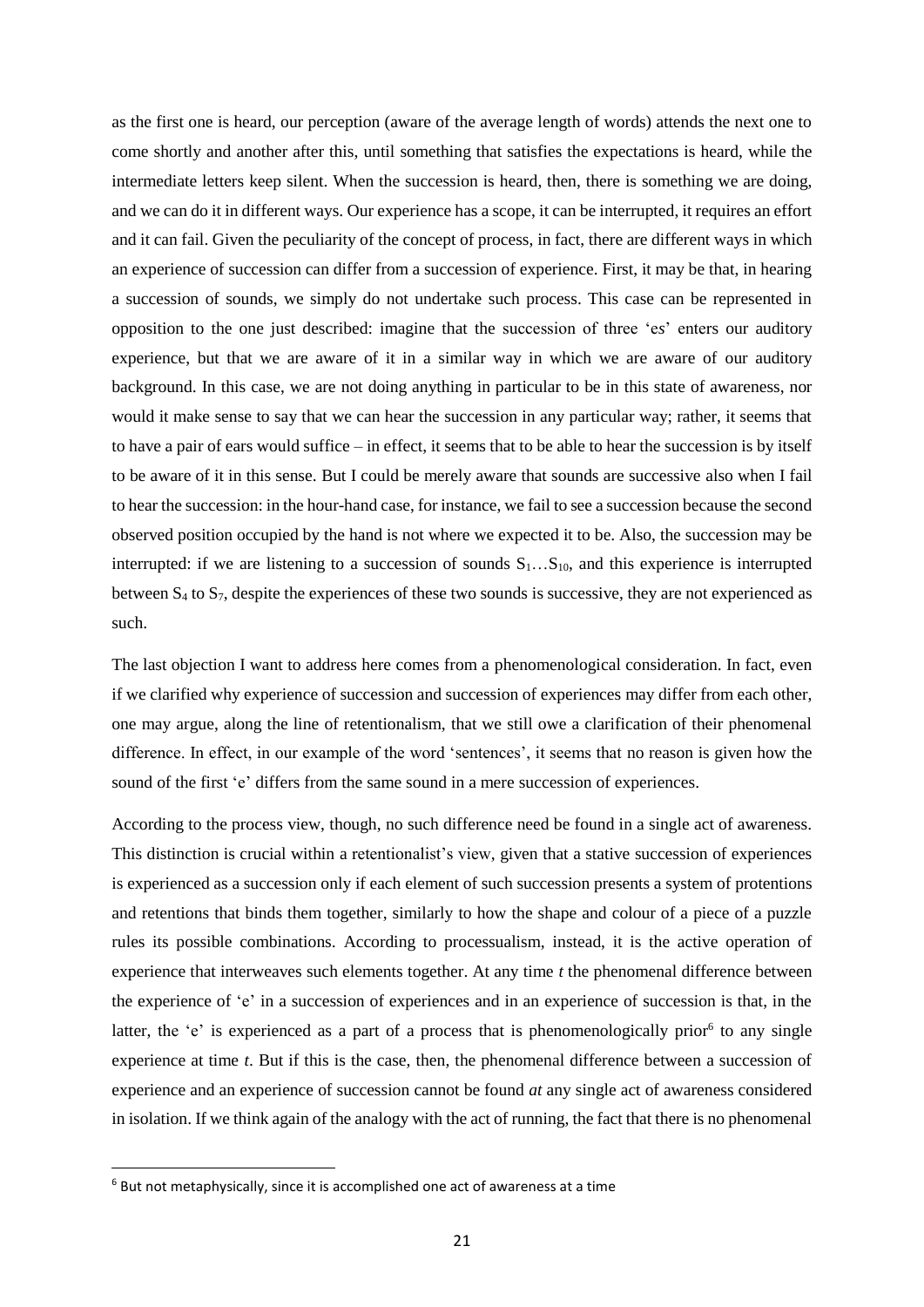difference between a single moment of the run and, say, a realistic painting that represents that very moment, seems not to constitute a problem, in that the difference between them is that, in the run, that moment is preceded and followed by a series of other acts, while this is not the case for the painting. Similarly, to address this worry, the processualist can argue that the phenomenology of any single phase of the process is a mere abstraction that depends on the phenomenology of the process to which they belong.

### **Conclusion**

In the first section, I presented extensionalism and retentionalism as two ways of treating the paradox of temporal consciousness introduced at the outset, and advanced critical considerations against their individual solutions, noting their insufficiency in capturing what is special about the experience of time. In section two, I identified the individuation argument as the necessary condition shared by both theories to account for temporal consciousness, but found that this raise phenomenological objections. I took a step back in section three, and noticed that all the views encountered, although they solve the paradox in different ways (each of them denying a different proposition of the triad) all share a common interpretation of phenomeno-temporal realism. This consideration opened the space for a new proposal that preserves the validity of all propositions in the triad, and whose structure I began to outline in the section's conclusion. Finally, I presented two of the most relevant objections that could be moved against this view, and I sketched a possible way they could be addressed. To conclude, then, although the viability of this position needs to be investigated further, I believe this work provides sufficient reasons in favour of the possibility of developing, along the lines of this proposal, an original position based on a novel solution of the paradox of temporal consciousness.